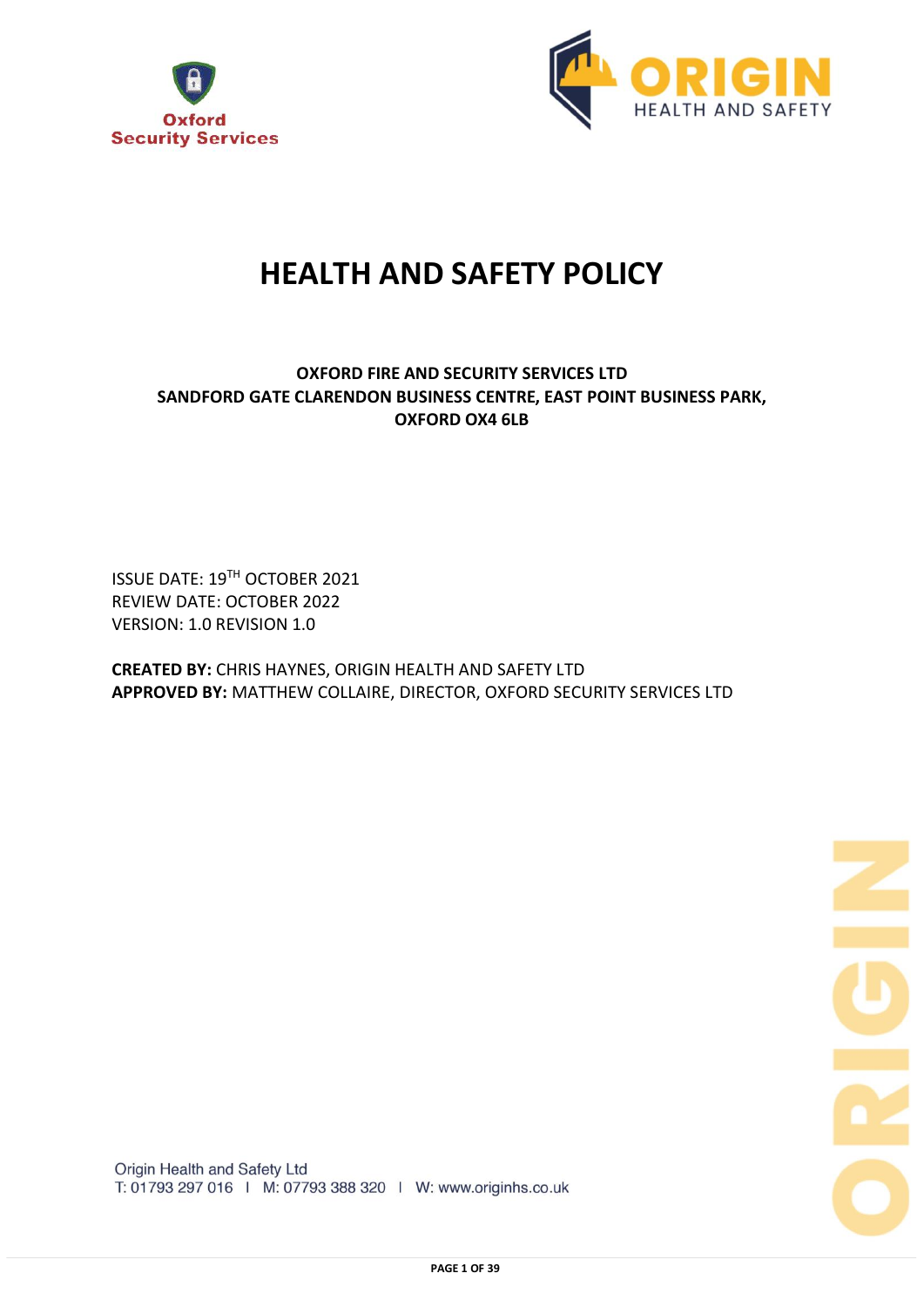



## **CONTENTS**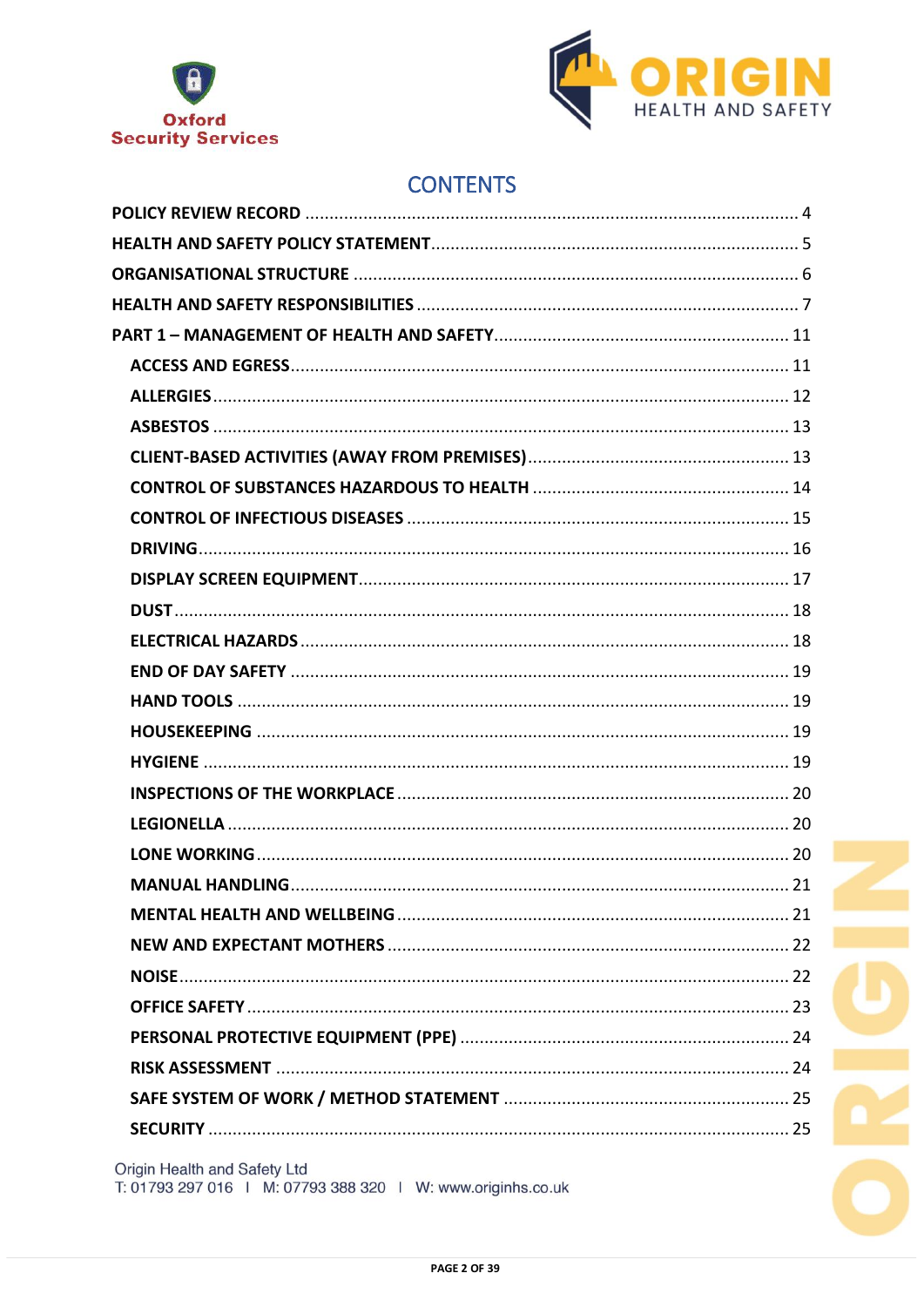

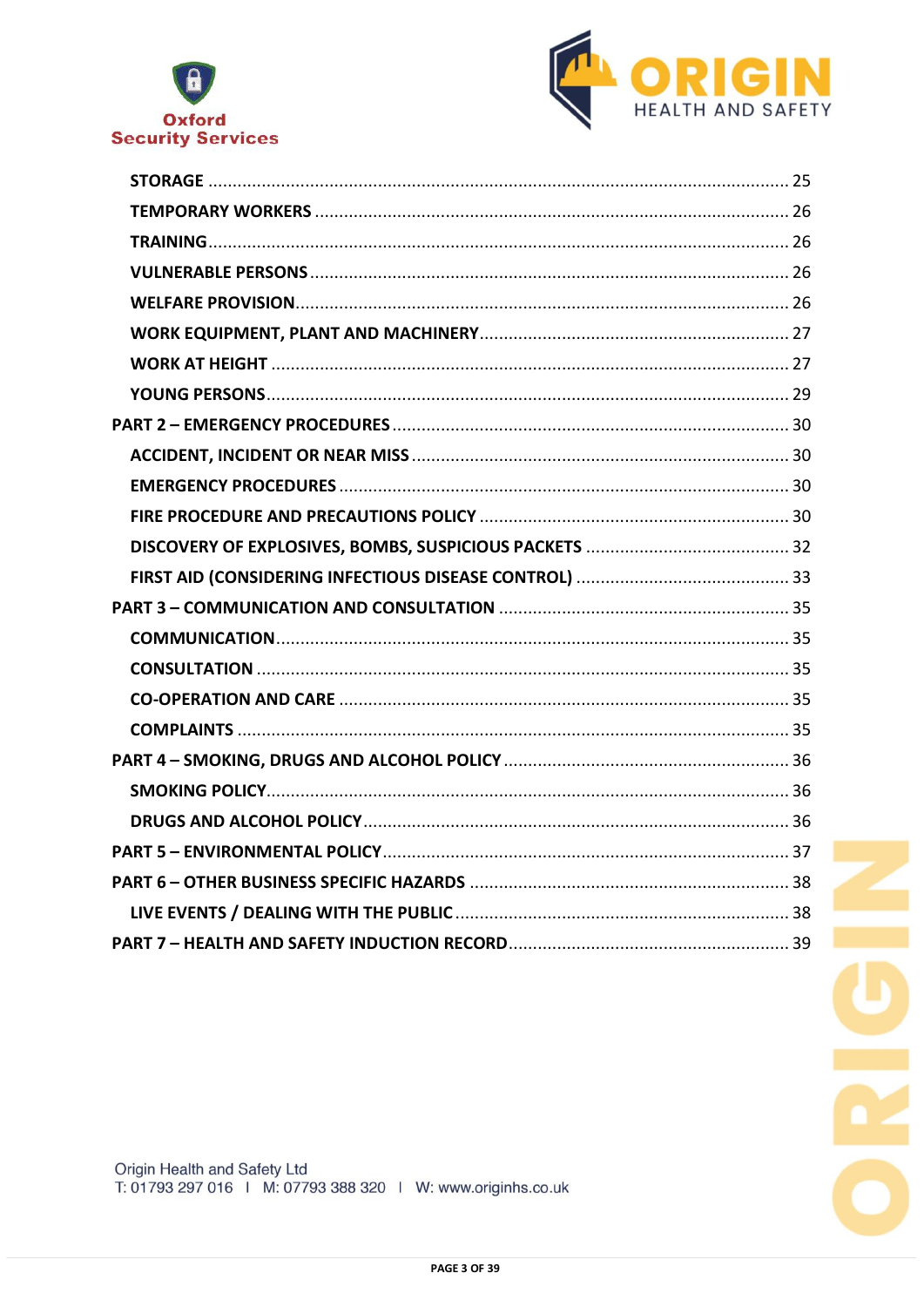



## POLICY REVIEW RECORD

| <b>VERSION</b> /<br><b>REVISION</b> | <b>DATE</b>                      | <b>CHANGES MADE</b>                                       | <b>CHANGES BY</b> |
|-------------------------------------|----------------------------------|-----------------------------------------------------------|-------------------|
| Version 1.0,<br><b>Revision 1.0</b> | 19 <sup>th</sup> October<br>2021 | Policy implemented for the first time from<br>Origin H&S. | N/A               |
|                                     |                                  |                                                           |                   |
|                                     |                                  |                                                           |                   |
|                                     |                                  |                                                           |                   |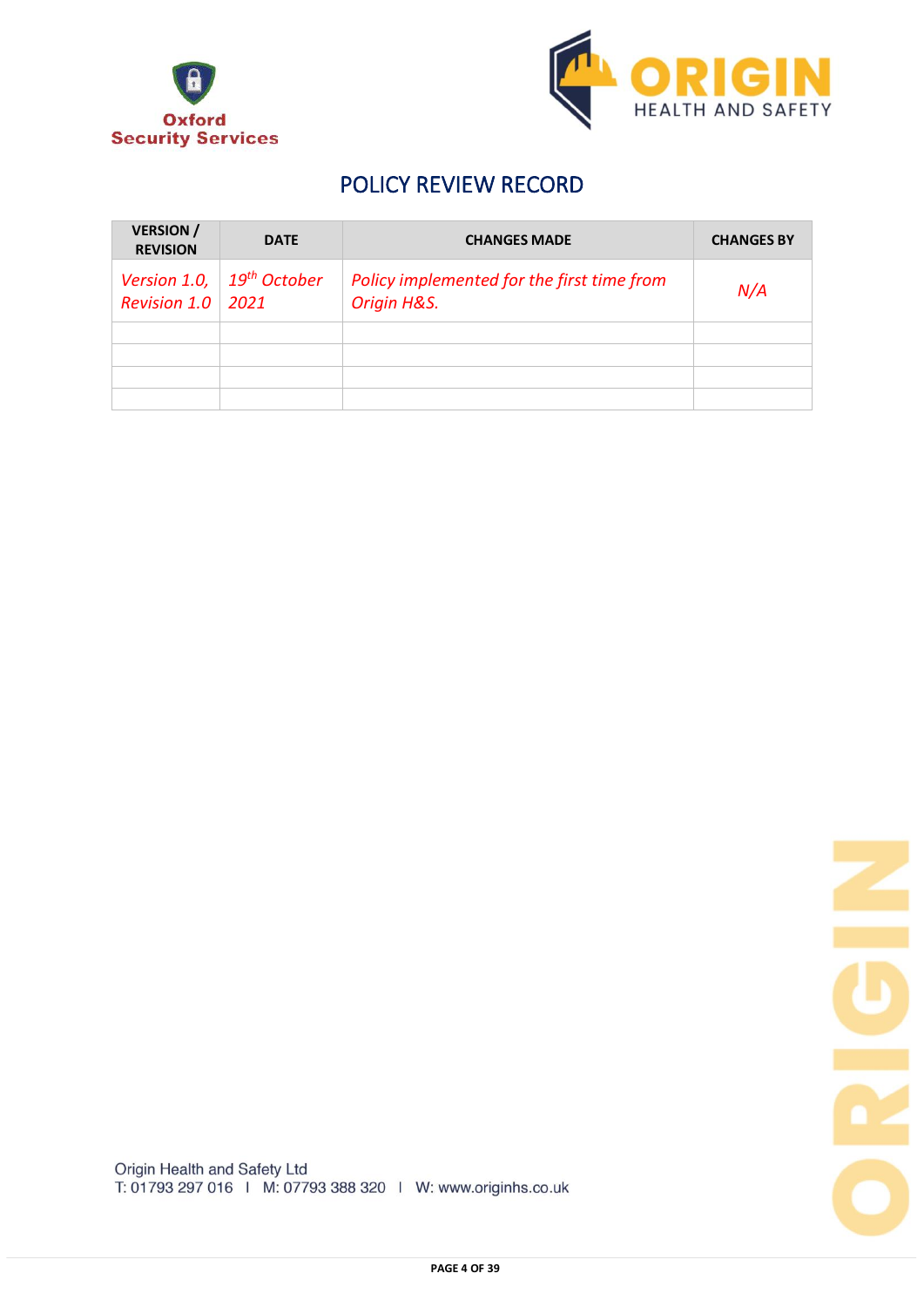



## HEALTH AND SAFETY POLICY STATEMENT

At **OXFORD SECURITY SERVICES LTD** it is our policy to comply with our obligations under the Health and Safety at Work Act 1974 (as amended), the Management of Health and Safety at Work Regulations 1999 (as amended) and other supporting Health and Safety legislation. We are aware of the impacts that poor **SAFETY CULTURE** can create so we endeavour to provide and maintain a healthy and safe working environment for the wellbeing of our employees and those affected by our activities, which include self-employed, sub-contractors.

**NO HARM –** our main objective is to minimise the number of instances of occupational accidents and illnesses; ultimately to none. We will assess and control risks, ensure emergency arrangements are in place, provide information and training along with considering shared workplaces,  $3<sup>rd</sup>$  parties and any vulnerable people.

**HEALTH AND SAFETY REMAINS THE RESPONSIBILITY OF EACH AND EVERY INDIVIDUAL** associated with our business and all employees are required to be constantly vigilant and concerned for the welfare of themselves and others that our work may impact.

Workers must **TAKE REASONABLE CARE** and to report any situation, which may pose a threat to the wellbeing of themselves or any other. **HAZARDS** in the workplace must be reported and no member of staff will be penalised for complaining to management or a designated Health and Safety Representative if hazards are not addressed in a timely manner.

The reporting of **INJURIES** sustained by a person at work, however small, must never go unrecorded. Accident records are crucial to effective monitoring and revision of our policy and must therefore be accurate and detailed.

**OUR COMPANY** believes that success can only be achieved through the **COOPERATION** across all levels of the business. Experienced employees must support and assist inexperienced and young employees by not allowing them to unknowingly put their health and safety at risk. An inexperienced, untrained, or young worker must not attempt to do hazardous work if they do not feel competent or have not been trained for that work.

**MONITORING** of staff and **COMMUNICATION** channels remain key to the implementation of this policy. Employees will be provided with the required equipment, information, training, and supervision required to do their job.

Our Policy is **REGULARLY REVIEWED**, and improvements implemented, as necessary. We invite all employees to make suggestions either informally or in writing to a business Director.

| <b>NAME</b>      | <b>POSITION</b> | <b>SIGNATURE</b> | <b>DATE</b>                   |
|------------------|-----------------|------------------|-------------------------------|
| Matthew Collaire | Dírector        | Mcolláire        | 19 <sup>th</sup> October 2021 |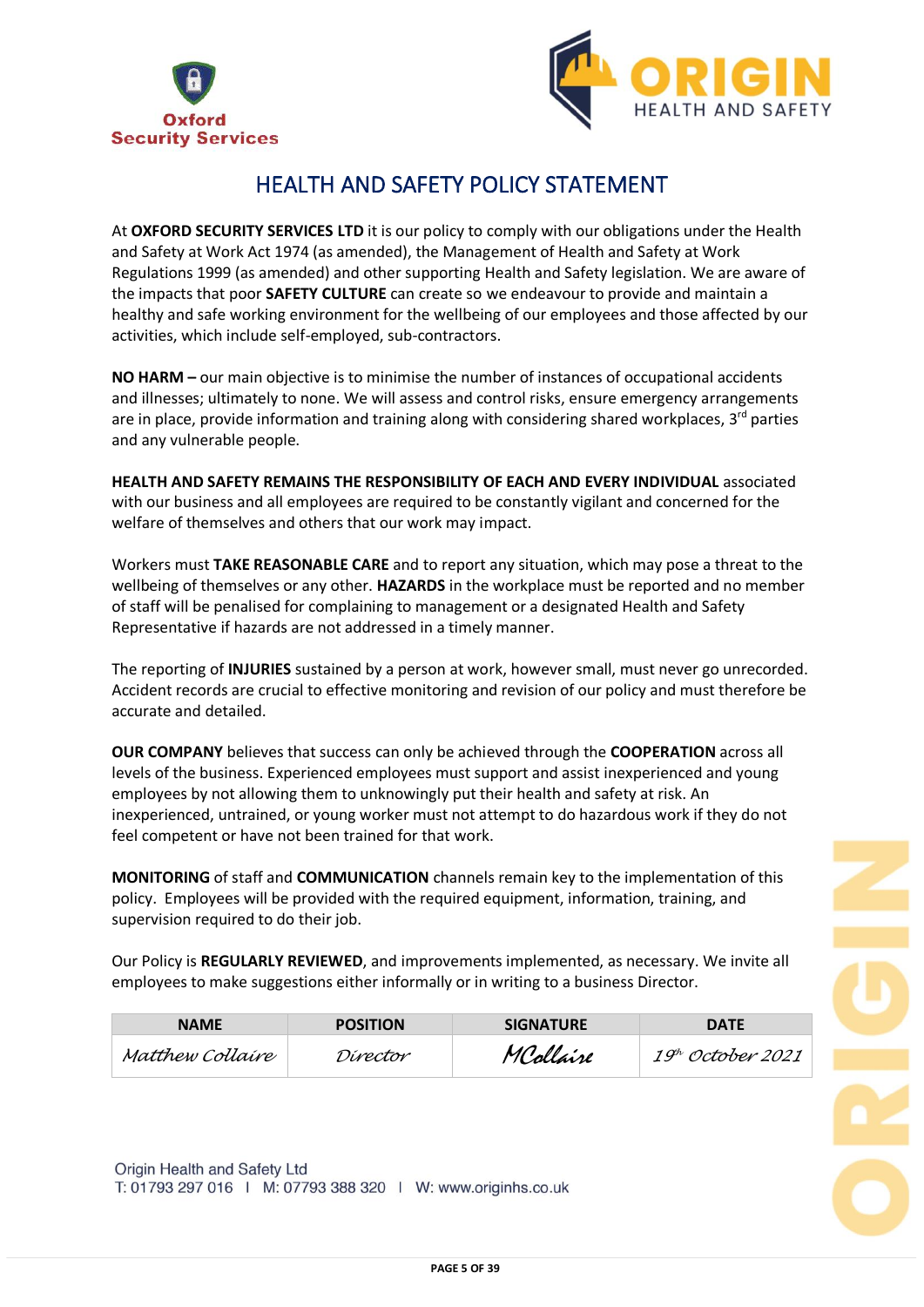





| <b>TRAINED FIRST AIDERS</b> |  |  |
|-----------------------------|--|--|
|                             |  |  |
|                             |  |  |
|                             |  |  |
|                             |  |  |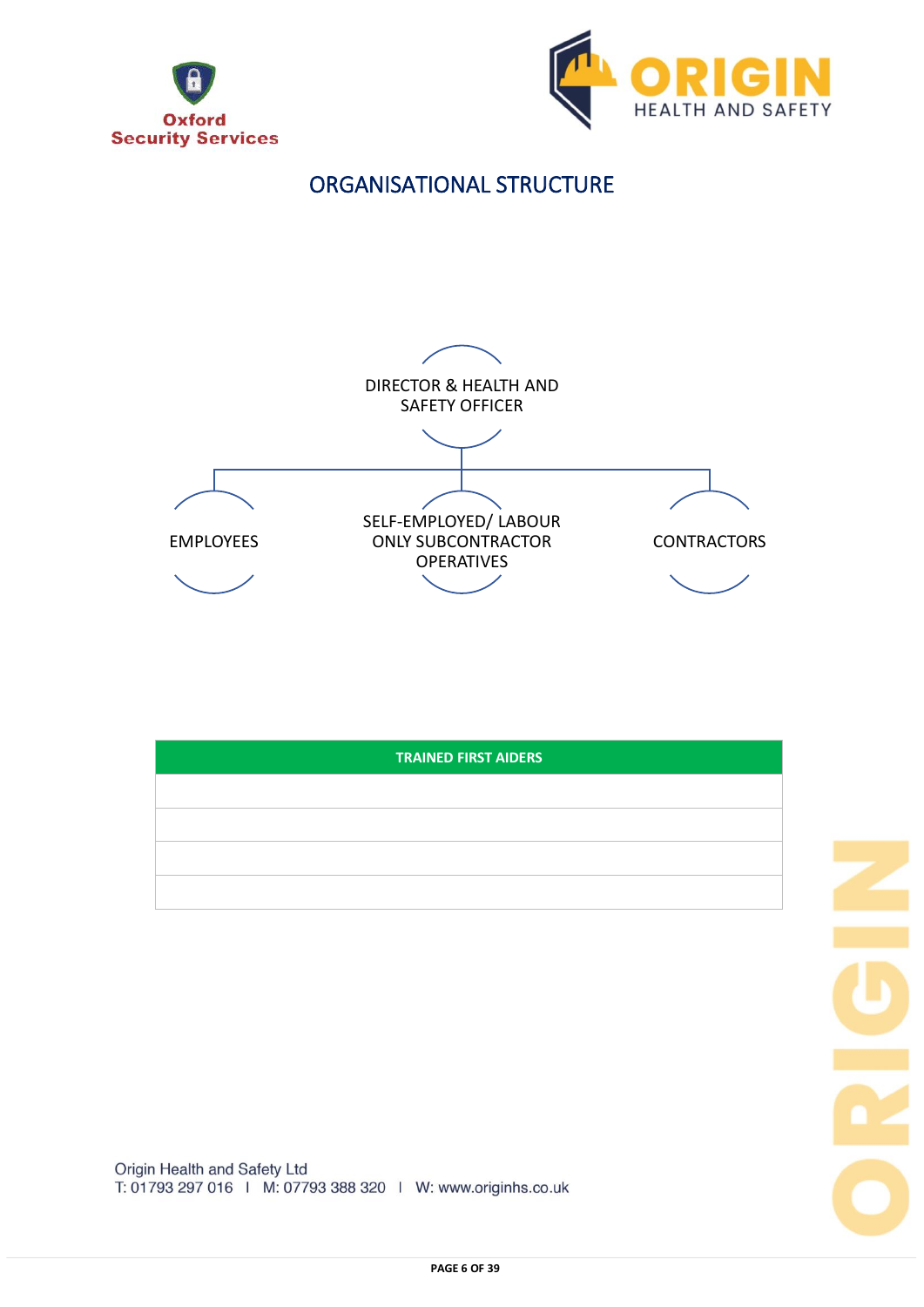



## HEALTH AND SAFETY RESPONSIBILITIES

## **DIRECTOR RESPONSIBILITIES**

| <b>NAME</b>             | <b>POSITION</b> | <b>EMAIL</b>                      |
|-------------------------|-----------------|-----------------------------------|
| <b>Matthew Collaire</b> | <i>Director</i> | info@oxfordsecurityservices.co.uk |

All senior level individuals recognise their personal responsibilities and liabilities under health and safety law and will adhere to the following:

- $\ddot{\bullet}$  Show strong, active, and visible health and safety leadership, establishing effective 'downward' communication systems and management structures appropriate to the business.
- $\ddot{\phantom{1}}$  Recognise their role in engaging active participation of workers in improving health and safety.
- **Provision of adequate resources to implement safe systems and high-quality training for all** staff.
- $\ddot{\phantom{1}}$  Promote healthy and safe working conditions and an effective 'upward' communication structure to resolve any issues.
- **Ensure that all business decisions integrate seamlessly with management of health, safety,** and wellbeing.
- $\ddot{\bullet}$  Ensure a sufficient assessment and review of management of health and safety risks is undertaken.
- $\downarrow$  Have access to competent advice, whether this is internally in the business or via and external competent person.

## **HEALTH AND SAFETY OFFICER RESPONSIBILITIES**

| <b>NAME</b>      | <b>POSITION</b> | <b>EMAIL</b>                      |
|------------------|-----------------|-----------------------------------|
| Matthew Collaire | <i>Director</i> | info@oxfordsecurityservices.co.uk |

Health and Officers shall be appointed to ensure that health and safety is promoted across the business and its operations. Duties and responsibilities include:

- $\ddot{\phantom{1}}$  Ensuring that responsibility for safety is properly assigned and accepted at all levels.
- $\ddot{\bullet}$  Making every effort to ensure the maintenance of a safe work environment through a positive approach to ongoing health and safety.
- **Facilitate the implementation of health and safety legislation and regulations across all** aspects of the businesses.
- $\ddot{\phantom{1}}$  Ensure that all employees are given relevant information and training to undertake their work activities safely; including specialist training where required.
- $\ddot{\phantom{1}}$  Ensure that Risk Assessments and Method Statements are provided to cover key hazards involved in the business' activities and these are communicated to appropriate persons.
- $\ddot{\phantom{1}}$  The provision of all necessary items of personal protective equipment, safety signs and relevant health and safety documentation.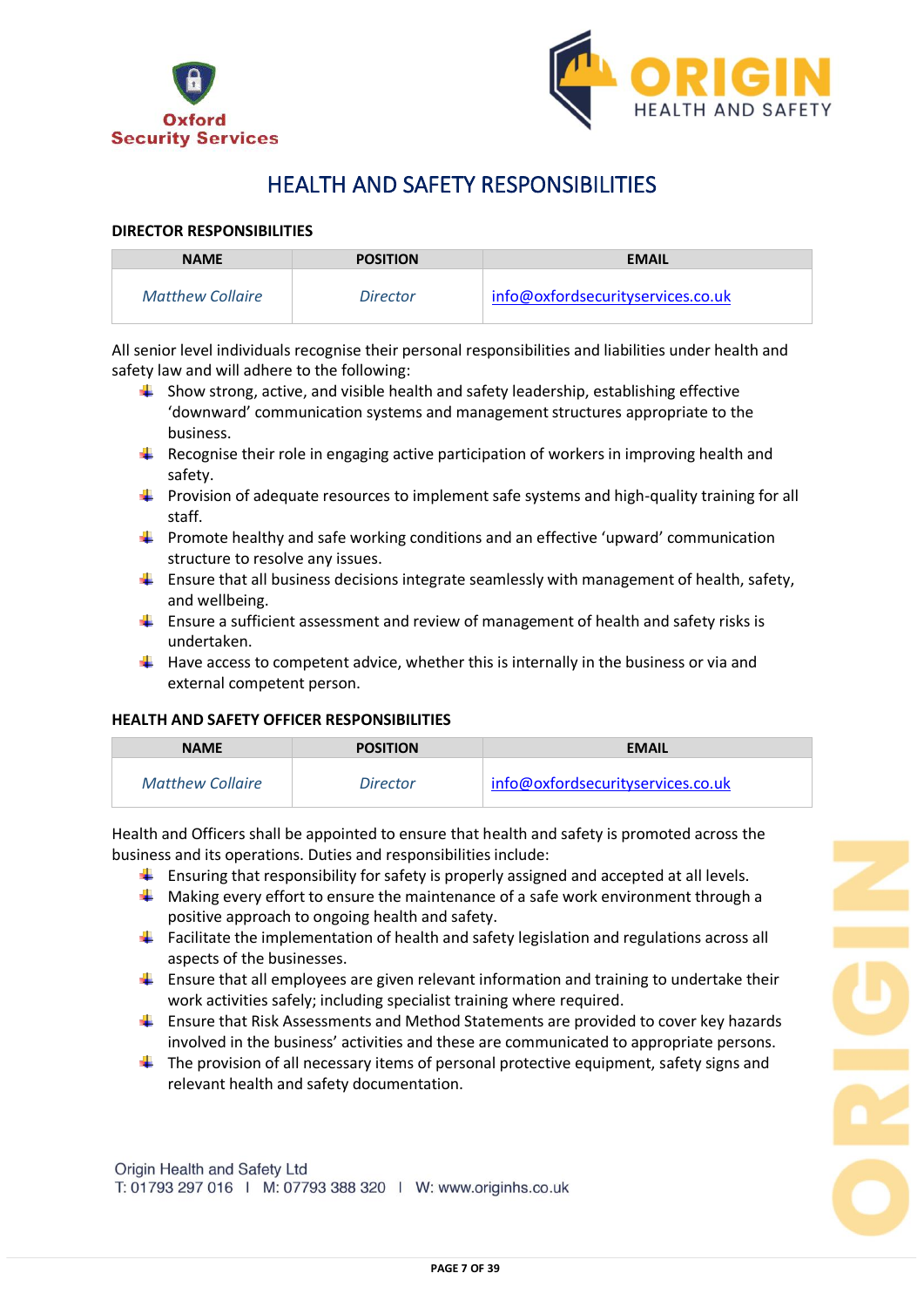



- $\downarrow$  Updates and changes to safety documentation are subject to consultation with staff and are communicated to and made available to staff after each update e.g., updated health and safety policy, risk assessment document etc.
- $\downarrow$  The provision of adequate welfare and first aid.
- $\ddot{\phantom{1}}$  That the action to be taken in the event of fire or other emergency and the provision of suitable firefighting equipment is fit for purpose.
- **E** Ensures that materials are stored safely and that, where appropriate, firefighting equipment is readily available.
- $\ddot{\phantom{1}}$  Monitor workplace hazards and ensure that employees and others are adhering to this policy and supporting management system.
- $\ddot{\phantom{1}}$  Help to create designated safety instructions or procedures for high hazard tasks to minimise the risk of workplace accidents.
- $\blacktriangle$  Assist with prompt accident investigations and near miss investigations; along with other complaints relating to health and safety, ensuring employees involved and a competent person as required.
- $\downarrow$  Competent persons are allocated to inspect the work machinery and equipment to ensure it is fit for purpose and safely installed. That records of statutory inspections and other appropriate records are kept.
- **Facilitate record keeping of accidents, near misses or any other incidents related to health** and safety.
- $\ddot{\phantom{1}}$  The availability, where required, of information on the potential hazards of articles and substances used by personnel within their control, and that all necessary COSHH assessments are carried out.
- $\downarrow$  That cleanliness, tidiness and all general good housekeeping is of an acceptable standard.
- $\blacksquare$  Maintain an up-to-date knowledge of legislation and other developments that can impact health and safety.

Where the Company does not employ a competent person with skills, knowledge, and experience to fulfil the above duties efficiently, we may seek support from an external competent person to help fulfil our legal duties.

## **HEALTH AND SAFETY ADVISOR**

| <b>NAME</b>           | <b>REPRESENTING</b>        | <b>EMAIL</b>             |
|-----------------------|----------------------------|--------------------------|
| Chris Haynes TechIOSH | Origin Health & Safety Ltd | www.chris@originhs.co.uk |

Regulation 7 of the MHSWR requires all employers to have access to competent health and safety advice. We will endeavour to provide competence within our business, however if this is not reasonably practicable, we will seek support from an external health and safety advisor. Where appointed, their duties and responsibilities include:

- $\ddot{\phantom{1}}$  Support the Company to implement systems for ensuring compliance with Health and Safety legislation and implementation of the Health and Safety Policy.
- $\Box$  Monitor and audit the implementation of the policy and procedures on the site if mutually agreed by the business.
- **Provide advice to ensure that the Company establishes and complies with relevant** regulations on safety representation and review matters related to health and safety.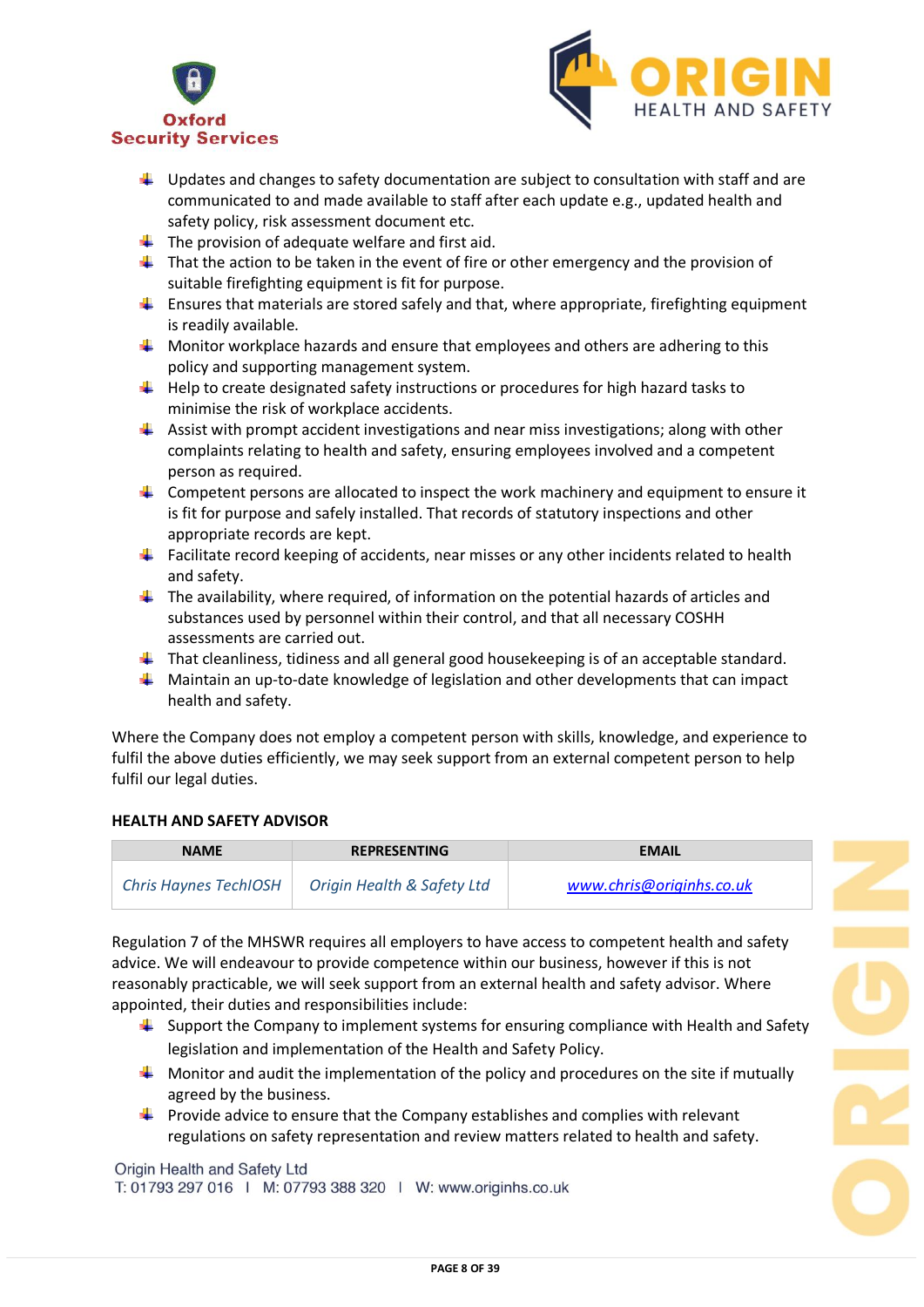



- $\ddot{+}$  Advise on the correct implementation of the incident investigation procedures and the appropriateness of the elimination of hazards and control of residual risks across the organisation.
- $\downarrow$  Produce and publish documentation giving information and guidance on matters of Health and Safety including information on approved codes of practice, government and Company statistics and indices, and the review of performance, where applicable.
- $\ddot{\phantom{1}}$  Encourage regular site safety inspections to be completed, hazards to be identified and risks to be assessed and prioritised for elimination, corrective action, or control - on a timely basis.
- **Provide advice and guidance on fire safety including suitable fire risk assessment and** emergency evacuation procedures.

## **EMPLOYEE RESPONSIBILITIES – INCLUDES SELF-EMPLOYED LABOUT ONLY SUBCONTRACTORS**

Under terms of employment, all employees have the following duties and responsibilities:

- $\ddot{\phantom{1}}$  To take reasonable care of their own health and safety.
- $\ddot{\phantom{1}}$  Take reasonable care not to put other people fellow employees and members of the public - at risk by what they do or do not do in the course of their work.
- $\ddot{\phantom{1}}$  To always work with due care and attention. Whilst it is the management's responsibility to provide and maintain the necessary equipment for safe working, it is equally the employee's responsibility and legal obligation to use that equipment properly.
- $\downarrow$  Co-operate with employer, making sure they get maintain appropriate levels of proper training, understanding, and ensure to follow the company's health and safety policies and procedures.
- $\ddot{\phantom{1}}$  To understand and comply with all instructions, working procedures and safety rules which apply to their work. Some rules have a general application, like those in place for fire risks and emergencies. Others refer to specific jobs and equipment.
- $\downarrow$  Not to interfere with or misuse anything that has been provided for health, safety, or welfare.
- $\ddot{\phantom{1}}$  To report all accidents, injuries, dangerous occurrences and 'near misses' no matter how trivial.
- $\downarrow$  Not to operate plant, tools or equipment unless trained and authorised to do so.
- $\ddot{\bullet}$  To wear or use personal protective equipment as instructed and when circumstances dictate its use.
- $\ddot{\phantom{1}}$  Tell employer if something happens that might affect their ability to work, like becoming pregnant or suffering an injury so an appropriate risk assessment or investigation can be performed.
- $\ddot{\phantom{1}}$  To report any hazards and, if appropriate, make suggestions for their elimination and control.
- $\ddot{\phantom{1}}$  To report any defects in plant, tools, or equipment.
- $\ddot{\phantom{1}}$  To ensure their work area is kept clean and tidy.
- $\ddot{\phantom{1}}$  To raise any safety matter with the appropriate person.
- $\ddot{\phantom{1}}$  Avoid wearing jewellery or loose clothing if operating machinery.
- If they have long hair, or wear a headscarf, make sure it is tucked out of the way to prevent being caught in machinery.
- If they drive or operate machinery, tell employer if they take medication that makes you drowsy e.g., hay fever medication.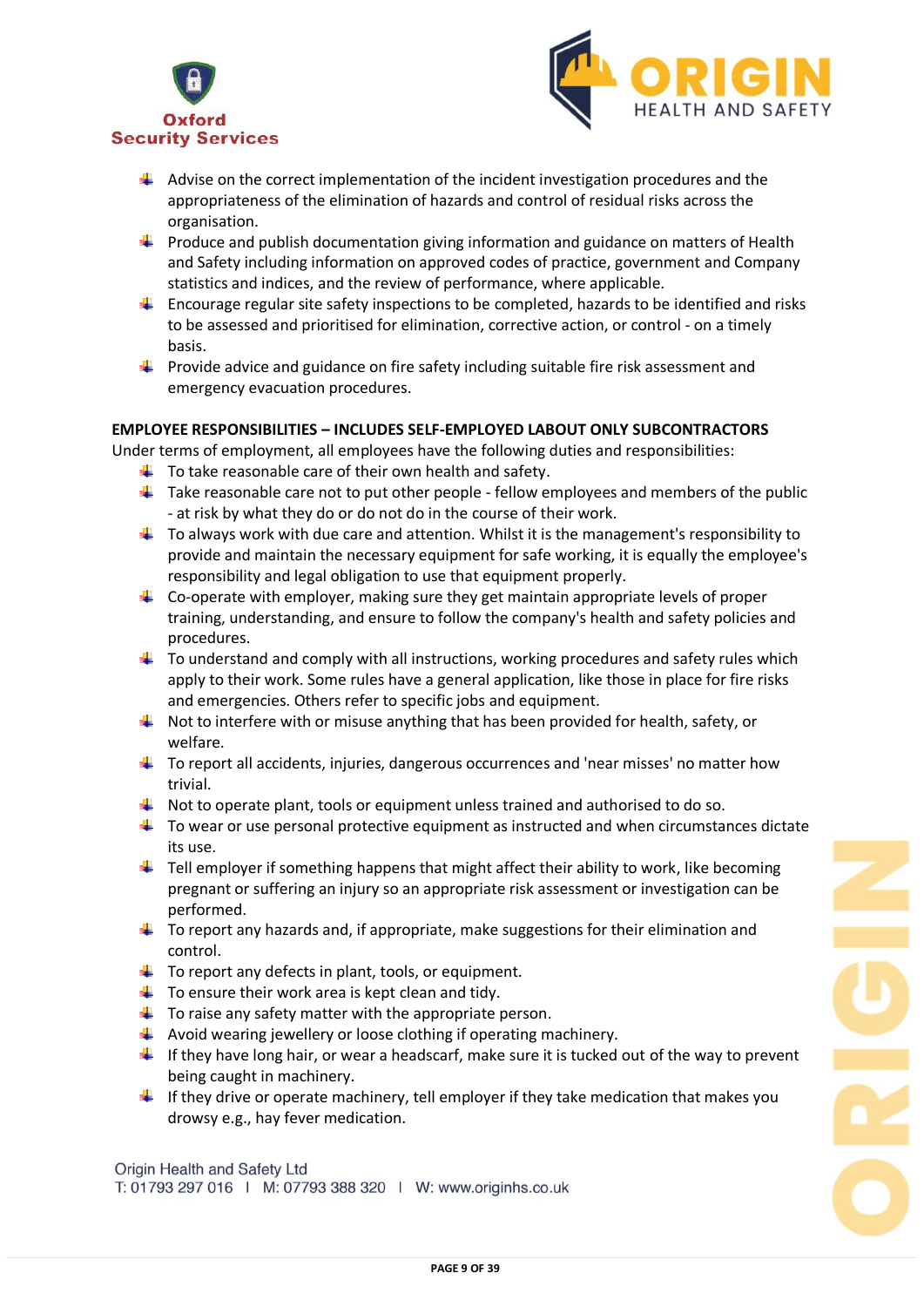



## **CONTRACTOR RESPONSIBILITIES AND OTHER CONSULTANTS**

All contractors and consultants working on behalf of our business are required to demonstrate their competence prior to undertaking their work. They must ensure that work is performed in a safe manner and their activities do not provide risks to our employees or public. They are required to:

- $\ddot{\phantom{1}}$  Provide risk assessments and where applicable method statements to us in advance of starting work.
- $\ddot{\phantom{1}}$  Ensure that they have appropriate insurance to cover the scope of their work.
- $\perp$  Make themselves aware of our Health & Safety Policy and ensure that their own systems meet the same standard as a minimum.
- $\downarrow$  Provide trained and competent workers.
- $\ddot{+}$  Provide all necessary personal protective equipment for their workforce.
- $\ddot{\phantom{1}}$  Provide sufficient signage and barriers to protect other people who may be in the area affected by the contractors' work.
- $\uparrow$  Make us aware of any RIDDOR or serious near miss that has happened within their business within the past 5 years and evidence to prove measures in place to prevent a repeat.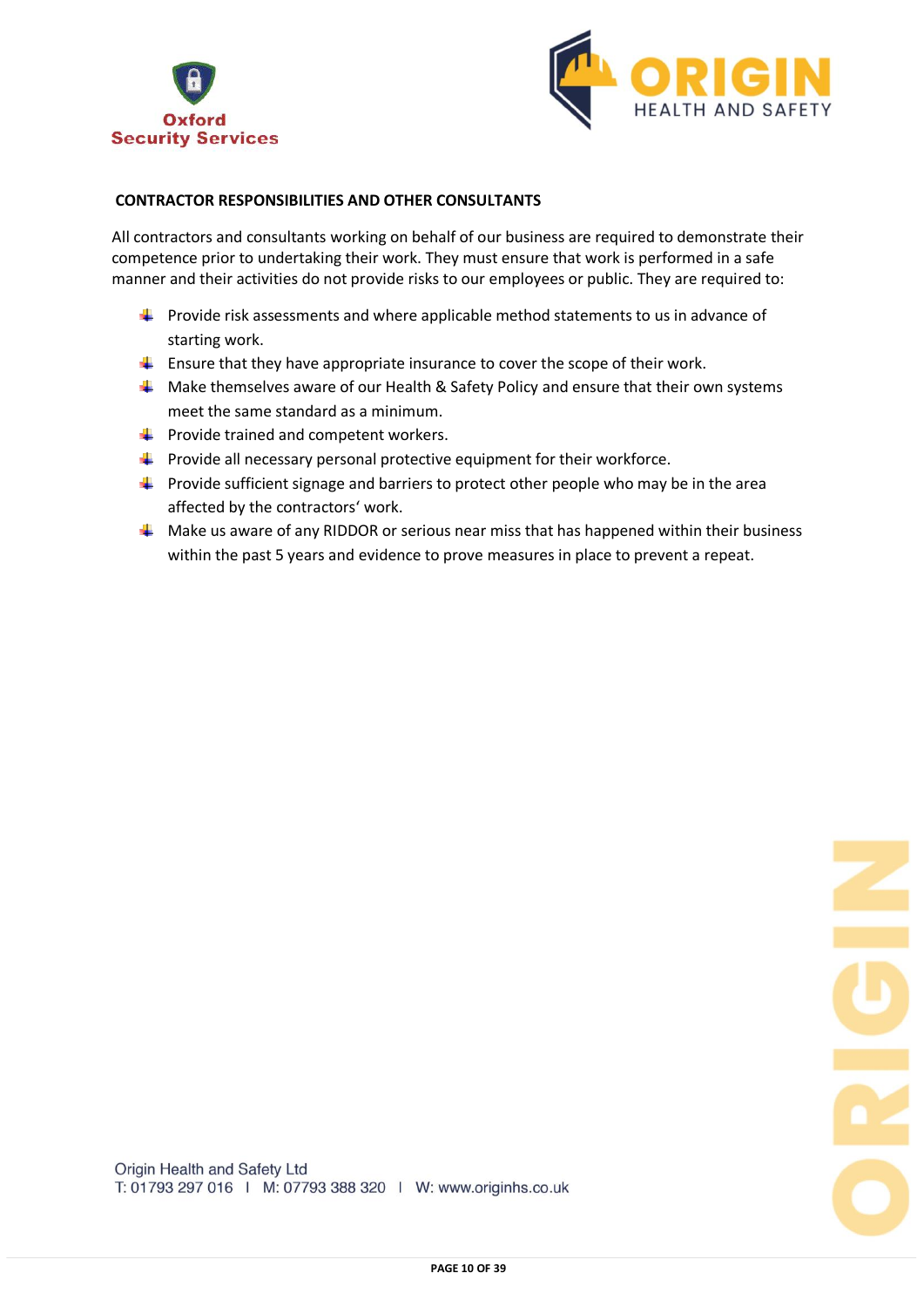



## **PART 1 – MANAGEMENT OF HEALTH AND SAFETY**

We endeavour to provide a workplace where health and safety is well-managed to promote employee wellbeing and prevent accidents and ill-health. To achieve compliance, as required by the **Management of Health and Safety at Work regulations 1999 (MHSWR)** we will ensure that sufficient resources are provided to:

- Assess and control **risks** in the workplace, with input from a **competent person**.
- Have **emergency arrangements** in place appropriate to our activities.
- **Fig. 3** Provide relevant **information and training**.
- Consider shared workplaces, **third parties** on the premises and **vulnerable persons**.
- **Wonitor** performance.
- **Review** policy and arrangements regularly to provide objectives for improvements where necessary.

## **GENERAL HEALTH AND SAFETY ARRANGEMENTS**

All personnel connected to this business must follow our general health and safety rules and guidelines:

- Immediately report **unsafe practices or conditions** in the workplace to immediate supervisor or Health & Safety Officer. If you are not employed, safely report to the nearest employee.
- **Personnel under the influence of alcohol or drugs are prohibited from our workplace and** associated premises.
- $\downarrow$  Any act, including horseplay, which endangers health and safety of others is strictly prohibited.
- An employee who is unfit due to injury, illness or fatigue will not be allowed to work if the impairment might put at risk the health and safety of that employee or other persons.
- $\ddot{\phantom{1}}$  Employees must not modify, adjust, move, or tamper any electrical equipment or machinery outside the scope of their duties, unless instructed by a senior member of the Company.
- $\ddot{\phantom{1}}$  Waste materials, particularly combustible materials and hazardous containers must be disposed of carefully, and in a way that they do not constitute fire risk or other hazards. Records of disposal via licensed waste carrier must be retained.
- $\ddot{\bullet}$  Employees should not undertake a task which appears to be unsafe to them or others.
- $\ddot{\phantom{1}}$  Employees will not undertake tasks that require safety training without receiving that training.
- $\downarrow$  All injuries must be reported to the immediate supervisor and/or the Health & Safety Officer.
- $\ddot{\phantom{1}}$  Protective guards and safety devices must be properly fitted and used where appropriate. Defects in guards and safety devices must be reported to the employee's immediate supervisor and/or the Health & Safety Officer.
- $\downarrow$  Only authorised employees are permitted to use chemicals in the workplace.
- $\downarrow$  All persons must always wear suitable clothing and footwear, and personal protective equipment must be worn where appropriate.

## **ACCESS AND EGRESS**

Being able to move around the workplace without risk of tripping of slipping is essential. Walkways and passageways must be kept clear from obstructions including trailing wires, ropes,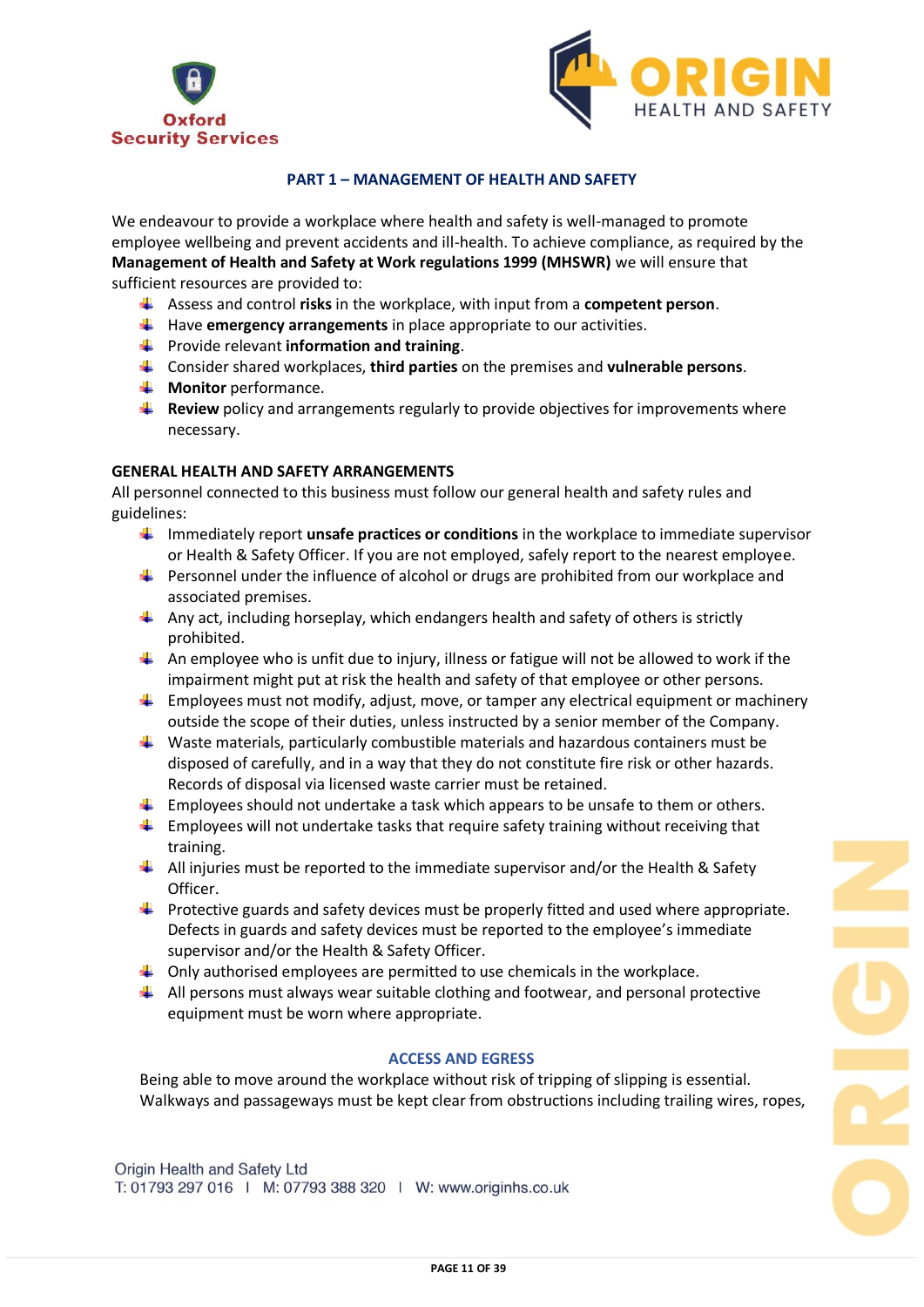



cables, and boxes including deliveries etc. Where this is not possible suitable signage and segregation will be provided. We will ensure that:

- Walkways or passageways that become **slippery** will be clearly marked with warning signs until the slippery surface has dried or removed.
- Changes in the **floor elevation** including steps and significant ramps in any walkway or passageway will be clearly marked and **well-illuminated**.
- **Long or sharp edges** to objects stored in or around walkways or passageways shall be covered to ensure the prevention of injury to persons.
- **Warning signs** will be placed as appropriate to indicate any hazard that may injure or obstruct persons if their presence cannot be avoided.
- We avoid storing equipment or supplies on **stairs or stairways** where they can become a trip hazard.
- All persons will ensure to **use handrails** whilst walking up and down stairs.
- **Fall Persons are prohibited from running up and down stairs**, where present.
- **Lighting** is sufficient to see all walkways.
- Stair **treads/noses** are in good repair.
- Individuals avoid carrying **bulky items** if they hamper the individual's view of their route.
- All **spillages** are mopped up immediately and colleagues advised of any slip hazards by signage or barriers.
- If **stairs are inconsistent** with their height, warning signs will be installed.
- **↓** We thoroughly **clean** on a regular basis to remove contaminants.
- $\downarrow$  When cleaning suitable warning signage is used to notify passers-by.
- Appropriate persons **regularly monitor** access and egress routes and put right any issues immediately to prevent the risk of an accident. If the individual cannot immediately fix the problem the area shall be made safe and a supervisor or Health & Safety Officer informed immediately.

#### **ALLERGIES**

Anaphylaxis is a severe and life-threatening allergic reaction that can be fatal. Severe symptoms such as a swollen tongue, difficulty breathing or becoming unconscious usually develop suddenly, often within minutes after being exposed to an allergy trigger such as a particular food, latex, insect stings or certain drugs. There is no cure for anaphylaxis, people at risk must manage their condition and carry adrenaline, a life-saving emergency medication.

Common UK Allergens include Peanuts, Tree Nuts, Sesame, Shellfish, Milk and Eggs, Grass pollen, Tree pollen, Insect stings, Latex Dust, mites, Moulds, Animal dander and Medication including ibuprofen, aspirin, and certain antibiotics.

All staff must provide specific information about their allergies, including seriousness and symptoms/signs of an allergic reaction. An employee with an allergy should consent to allow this information to be shared to other colleagues to help prevent exposure, including where their medication is kept.

If employees' allergies are being triggered in the workplace, we will carry out a risk assessment to identify and remove those triggers. The Company shall adopt some basic control measures to reduce the impact of allergens: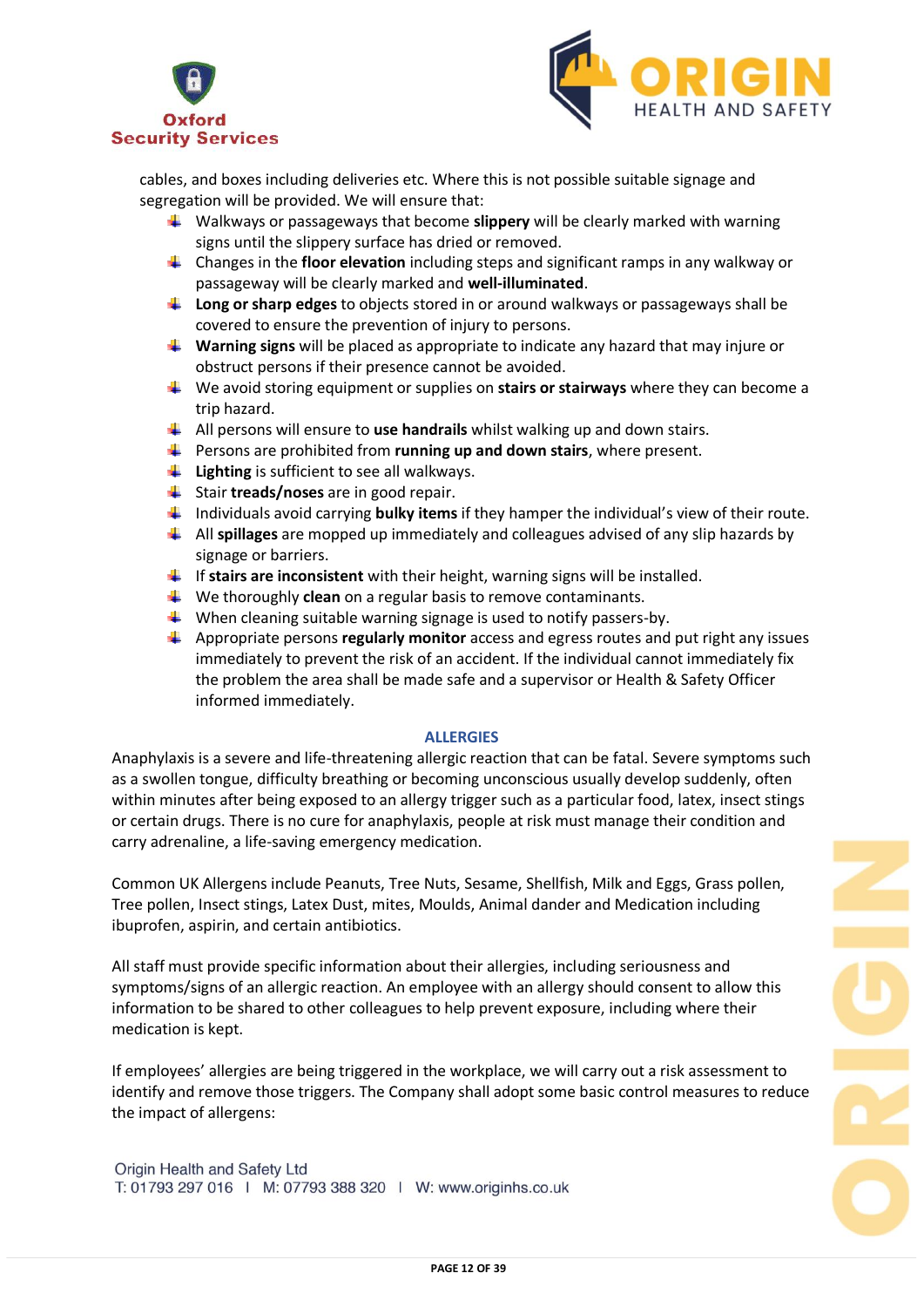



- $\downarrow$  Maintain a safe area for the storage of employees' food, including separate areas for those with significant food allergies e.g. peanuts, or dietary preferences e.g. vegan.
- In the event of a specific food allergy, alternative safe snacks will be provided to relevant staff as required and we shall inform any outside caterers of employees with food allergies.
- $\ddot{\phantom{1}}$  Ensure sufficient provision of first aid trained employees, understanding the signs and symptoms of an allergic reaction.
- **E** Ensure the workplace is properly ventilated having clean air around you is extremely important. However, if you have hay fever sufferers in the office, keep the windows closed in the early morning and late afternoon, as this is when the pollen count is highest.
- **E** Ensure your desk is regularly cleared and cleaned, so that it is not harbouring any dust or allergens that will make your symptoms worse.
- If there are plants in the workplace, ensure they are regularly watered and the topsoil removed to ensure mould isn't harboured.
- $\ddot{+}$  Hang coats and jackets in a separate closet or away from the main working area, as these can harbour dust and pet hair.
- $\ddot{\bullet}$  Some medication can be drowsy, staff are required to inform the Company of any medication they are taking and any side effects that could result e.g. drowsiness – it is essential that individuals do not drive or operate plant or machinery when taking medication that creates drowsiness.
- **Further information is available from the health and safety officer upon request.**

#### **ASBESTOS**

Asbestos dust **can kill**. It can cause lung damage and cancer. Harmful Asbestos particles are too small to see with the naked eye and the diseases that develop can take many years. There is no cure. Asbestos can be found in most buildings built prior to 1999 and is used in many different forms such as roofing, insulation, decorative finishes, tiles, sprayed coatings, and lagging to pipe work.

As a company we will ensure that any worker that could potentially be exposed to Asbestos is communicated the significant risks and control measures required to protect themselves and others. This would likely be completing an asbestos awareness course or having similar training.

Where our premises are older than 1999 or any premise we are working on, we will ensure that an Asbestos Management Survey has been carried out by a competent person to confirm whether there are any asbestos containing materials in the workplace. Further control measures will be developed in relation to the study the findings.

If any worker suspects asbestos or thinks they have disturbed asbestos based material, **work must cease**, area made safe, inform the Health & Safety Officer and do not recommence this work until further instructions and significant control measures have been initialised.

## **CLIENT-BASED ACTIVITIES (AWAY FROM PREMISES)**

Where work is carried out at customer's premises, it is the responsibility of each employee to ensure:

- $\ddot{\phantom{1}}$  That the client is advised where employees are working, and arrangements have been made to ensure that their work poses no risk to the client or other employees.
- $\ddot{\phantom{1}}$  That employees define and create a safe working area.
- $\ddot{\phantom{1}}$  That employees only carry out work that they competent and trained to do.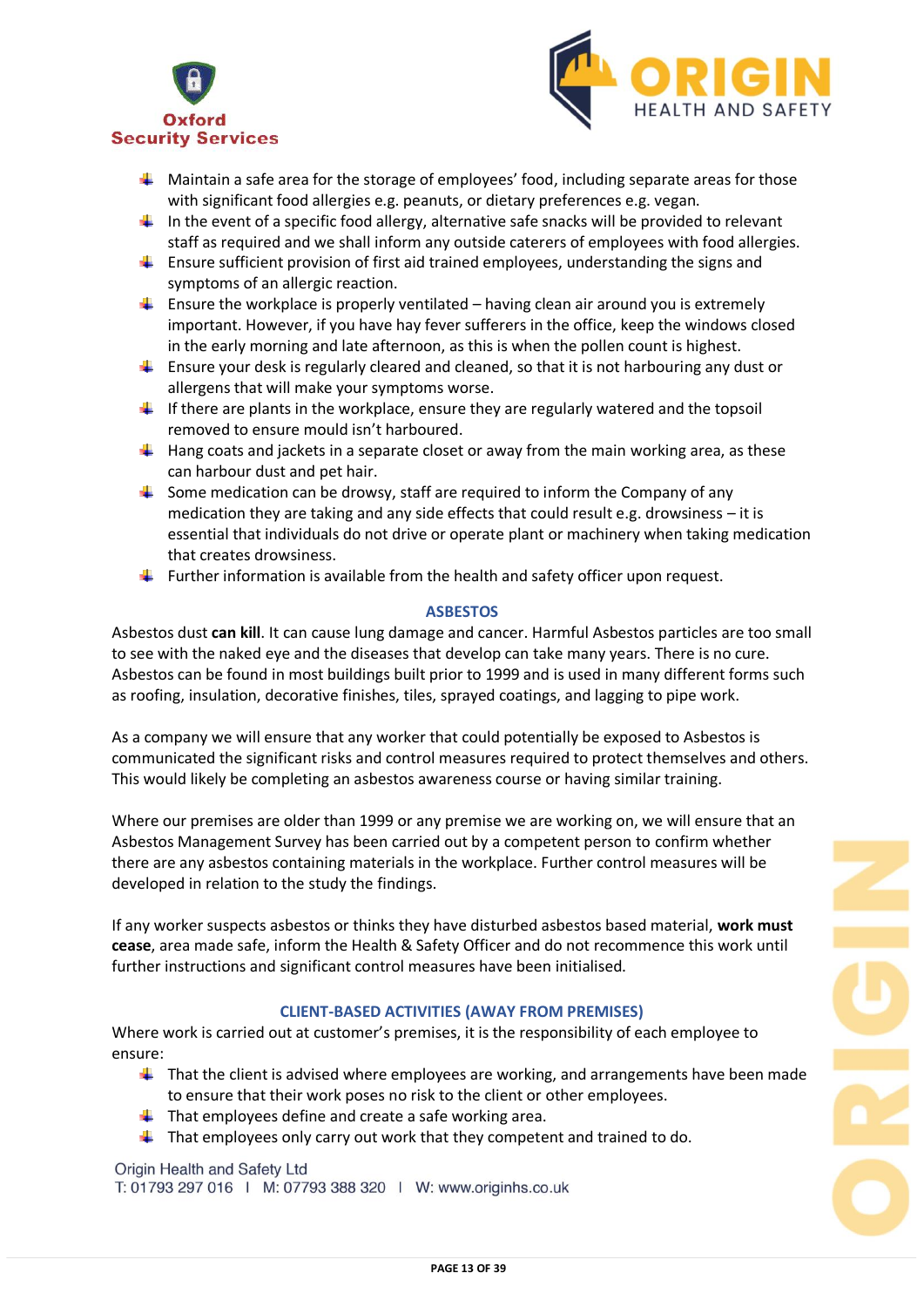



- $\ddot{\phantom{1}}$  That employees do not put themselves at risk whilst carrying out their duties.
- $\ddot{+}$  That employees comply with the clients' Health & Safety arrangements.
- In advance of carrying out any activity, employees should carry out a visual risk assessment and think of practical working arrangements to reduce hazards in the workplace.
- $\downarrow$  That employees keep their working area clean and tidy and that they tidy up and remove waste at the end of each working day.

If work is carried out on behalf of the Company on clients' premises, employees must be aware that the client has the overall legal responsibility for the health and safety of all personnel whether personnel are client's employees, or members of the public. Therefore, employees must make themselves aware of, and comply with, the health and safety procedures of the client. In addition, they must comply with safe working practices contained in this policy and/or any instructions given by any On-Site Health and Safety representatives.

When working on client's premises, employees and representatives should address any immediate health and safety concerns with the Health & Safety representative on site.

Regardless of where employees work, they are responsible for safe working practices at all times. For higher risk sites it is appropriate that a site-specific risk assessment is created and reviewed regularly. The risk control measures must be shared with all relevant employees and persons associated with work on the site.

## **CONTROL OF SUBSTANCES HAZARDOUS TO HEALTH**

Under the Control of Substances Hazardous to Health Regulations 2002 (COSHH) (as amended) the following precautions shall be taken:

- $\downarrow$  Employees who may encounter hazardous substances will receive training and information on the health and safety issues concerning substances. Employees working with hazardous substances must follow procedures relating to the substances e.g., risk assessment.
- **Employees must assume that all substances are hazardous unless known otherwise and** abide by all the hazard information provided on assessment sheets. If in doubt as to the substance or its method of use, ask the Health & Safety Officer.
- $\downarrow$  Substances hazardous to health include natural and artificial substances (including microorganisms), which can be toxic, harmful, corrosive or irritant to any employees exposed to them.
- In the event of contamination, the employee should find out the substances and its source and, if injury occurs, he/she should contact the First Aider, his/her own doctor, or the Local Hospital (Casualty Department) for treatment without delay.
- ₩. Be familiar with rules for using substances always; refer to the COSHH assessment before use.
- $\ddot{\phantom{1}}$  Handle hazardous substances with care and use the personal protective equipment supplied as it is supposed to be used.
- $\ddot{\bullet}$  Before eating, drinking, and smoking ensure that hands are washed.
- **F** Remove lids/stoppers only when the substance is to be used and replace immediately after use.
- $\frac{1}{2}$  Store flammable substances as per manufacturers/suppliers' recommendations.
- $\downarrow$  Only minimum quantities, required for immediate use, to be kept in a work area.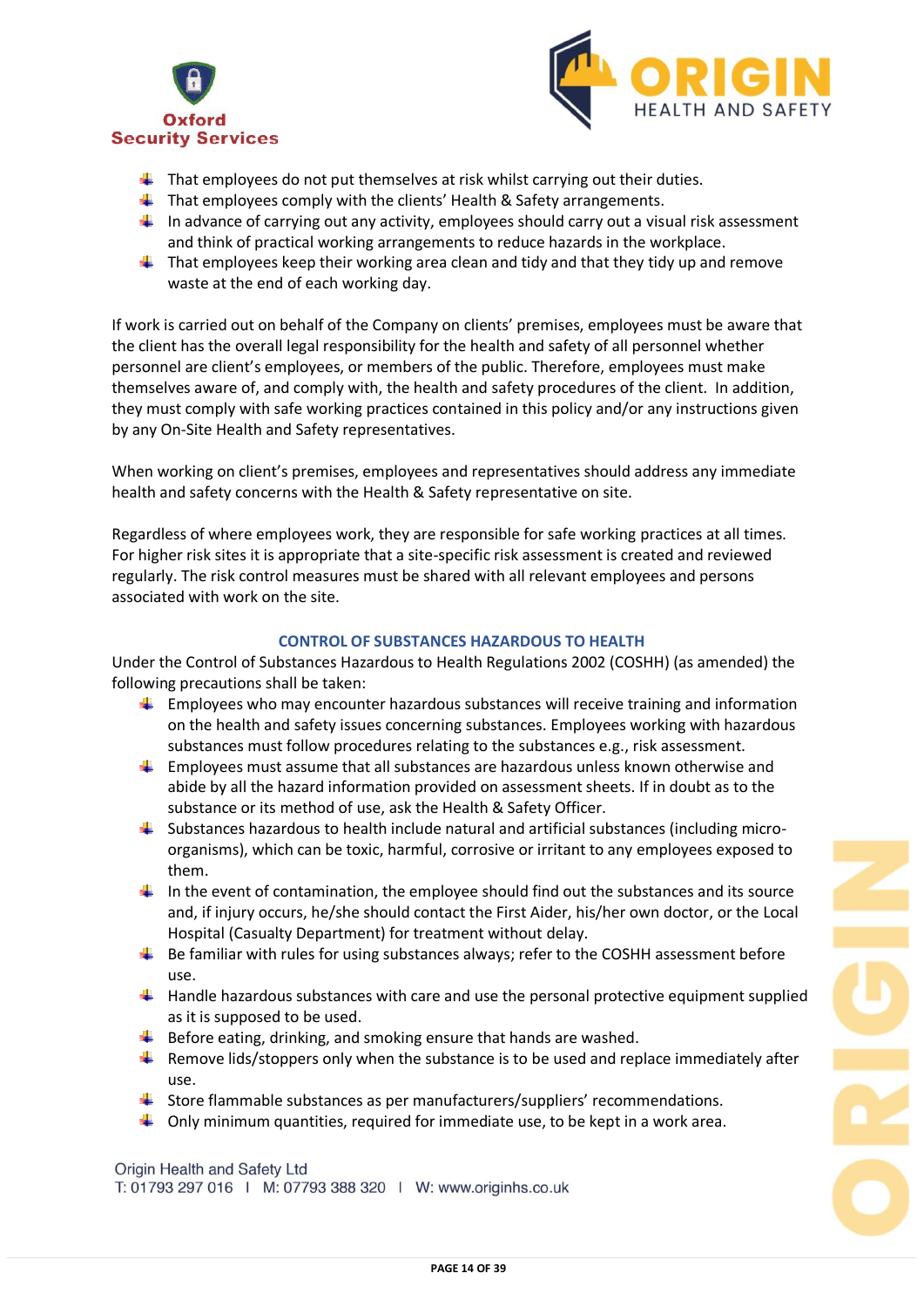



#### **CONTROL OF INFECTIOUS DISEASES**

We will take proactive steps to protect the workplace in the event of an infectious disease outbreak. It is the Company's aim during any such period to strive to operate effectively and ensure that all essential services are continuously provided and that employees are safe within the workplace if possible. If deemed necessary, the business will close or partially close nonessential activities.

We are committed to providing authoritative information about the nature and spread of infectious diseases, including symptoms and signs to watch for, as well as required steps to be taken in the event of an illness or outbreak. We will follow **government advice**.

All first aiders should check the latest government information on a regular basis as this is always the most accurate in a dynamic and fast evolving situation. Visit GOV website for up-to-date information for First Aid Responders and see First aid section later in the document for more information. Since the introduction of COVID-19 contamination issues in 2020 onwards, a response kit made up of **disposable protective equipment** should be made available for first aiders that may need to respond to an injury or any individuals that may be tasked with undertaking a deep clean in the event of suspected COVID-19 contamination in the workplace.

#### **PREVENTING THE SPREAD OF INFECTION IN THE WORKPLACE**

We will make every effort to ensure that our workers undertake their **work from home** if possible. However due to the nature of the business, where attendance is required, we will ensure a **clean workplace is maintained**, including the regular cleaning of objects and areas that are frequently used, such as bathrooms, break rooms, meeting rooms and door handles.

The health and safety officer will monitor and coordinate events around an infectious disease outbreak, as well as to create work rules that could be implemented to promote safety through infection control.

We ask all employees to cooperate in taking steps to reduce the transmission of infectious disease in the workplace. The best strategy remains the most obvious— remaining at a **safe distance** from others and **frequent hand washing** with warm, soapy water. PPE will be provided and made mandatory as required e.g. face coverings. Individuals are asked to cough or sneeze into a tissue and discard used tissues immediately in designated wastebaskets. We will also install alcohol-based **hand sanitisers** throughout the workplace as required to help maintain good levels of hygiene.

#### **LIMITING TRAVEL**

All nonessential travel should be avoided during a significant infectious disease outbreak. Employees who travel as an essential part of their job should consult with management on appropriate actions and travel kept as locally as possible. Business-related travel outside the country shall not be authorised until further safe to do so.

Employees should avoid crowded public transportation when possible during a pandemic. Alternative scheduling options, ride-share resources and/or parking assistance shall be considered on a case-by-case basis.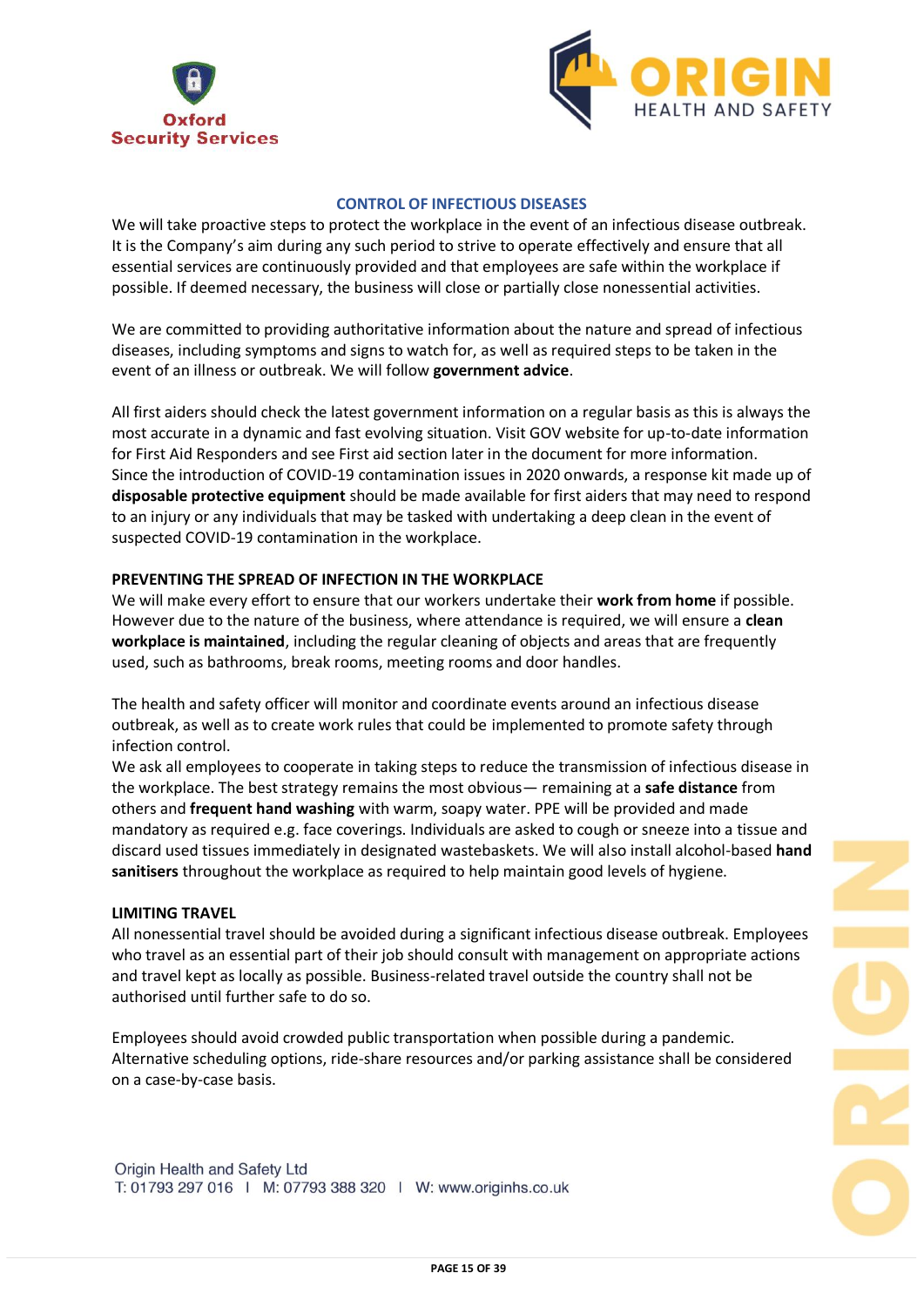



## **STAYING HOME WHEN ILL**

Many times, with the best of intentions, employees report to work even though they feel ill. We will encourage all workers with symptoms of any infectious disease to stay at home.

During an infectious disease outbreak, it is critical that employees do not report to work while they are ill and/or experiencing relevant symptoms or a member of their household has any. For COVID-19 this has been referred to as a new persistent dry cough, fever, significant fatigue, and high temperature. Employees who report to work will be sent home in accordance with current health guidelines and government advice.

#### **DRIVING**

Only staff with a valid driving licence and insurance covering business use may drive on Company business. Driving is a hazardous activity, and our representatives are required to drive in a manner that minimises the risks to themselves, passengers, other road users and the public. The following points must be considered:

- $\downarrow$  Driving at high speed has been shown to be a contributory factor in accidents. Allow sufficient time to complete the journey without having to drive too fast. Never exceed speed limits to reach your destination on time.
- $\downarrow$  Employees and representatives are responsible to ensure that they do not drive when tired, over the alcohol limit or under the influence of drugs.
- $\ddot{\phantom{1}}$  Employees must make us aware of any medication they take that could impact on their ability to drive or operate machinery e.g., hay fever medication with side effects of drowsiness.
- $\ddot{\phantom{1}}$  Ensure to drive within the highway code and park in line with parking restrictions, any fines incurred are the vehicle driver's responsibility.

The Company requires driving employees to:

- $\blacktriangleleft$  Advise us immediately of accidents, either privately or on Company business that you are involved in.
- $\ddot{\phantom{1}}$  Provide a copy of their driving licence upon request.
- $\downarrow$  Advise us of any driving convictions or fines that you receive at soonest possibility (including speeding but excluding parking fines).

#### **USE OF MOBILE PHONES AND OTHER DEVICES WHILE DRIVING**

Employees are reminded that driving whilst using a hand-held mobile phone or other in-car devices is an offence. The definition of "whilst driving" includes time spent in traffic jams or at a traffic light. If involved in an incident, even with a hands-free device being used individuals are at risk of prosecution for careless driving.

When driving on Company business we expect employees to neither initiate nor answer telephone calls. If a Company mobile phone user, follow this policy both during and outside working hours. We strongly advise all others to follow the same policy when driving privately and stress that receiving a business call while driving either on business or privately should avoid being answered until safe.

To make a business call whilst on a journey, it is advised to park when it is safe to do so and make the call with the engine switched off and the handbrake applied. If receiving a call when driving,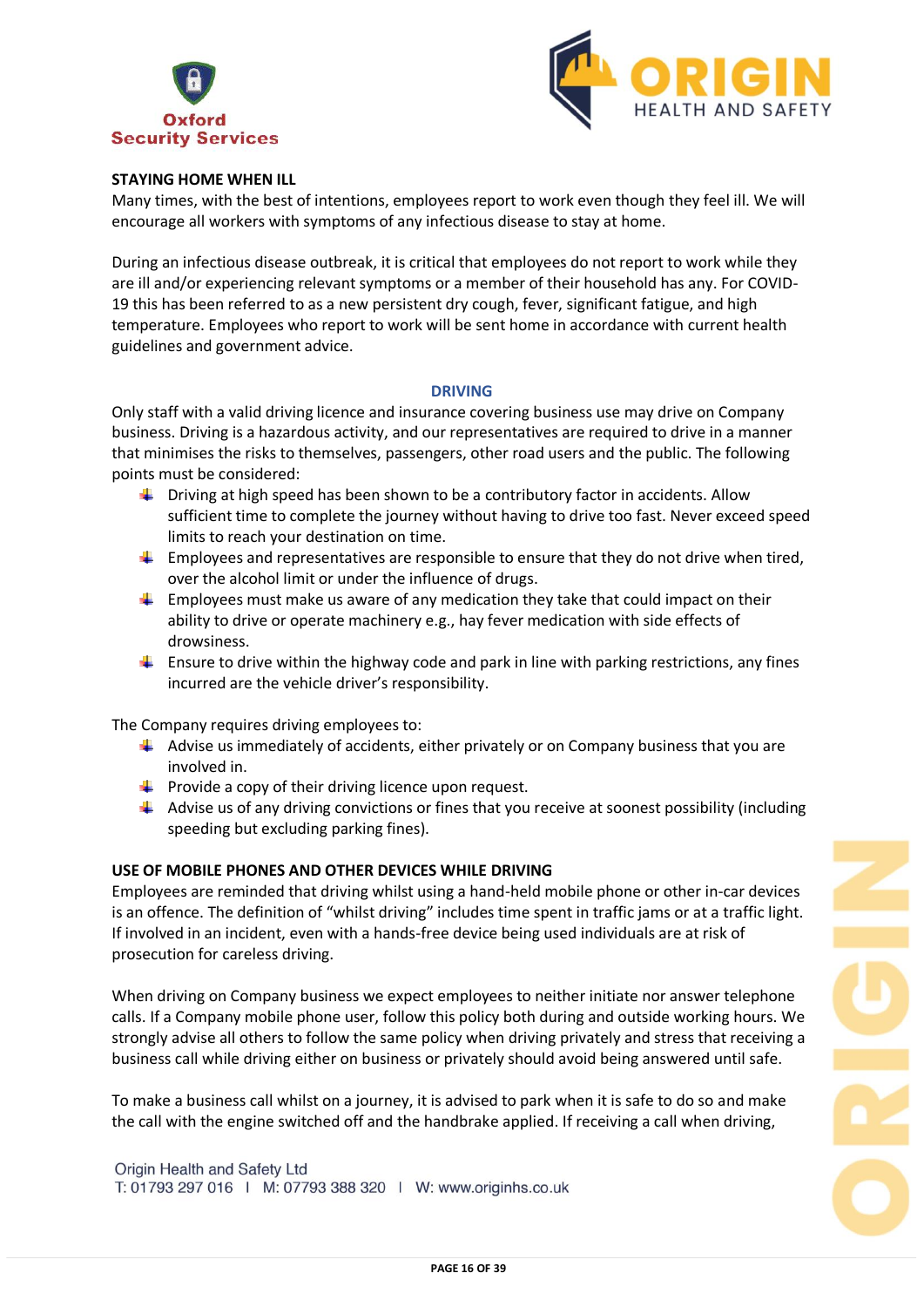



ideally park when it is safe to do so to return the call and use the answering service or "missed call" facility on your mobile.

#### **VEHICLE DAMAGE**

The Company does not accept liability for damage to vehicles whilst parked on company premises. All instances should be reported to the Health and Safety Officer so an investigation can be undertaken.

#### **DELIVERIES**

- $\downarrow$  Delivery vehicles should not exceed 5mph when arriving on sites or loading areas.
- $\ddot{\phantom{1}}$  Employees should assist with the safe reversing of large commercial vehicles.
- $\ddot{\phantom{1}}$  Prior to reversing the area should be cleared of people to minimise any risks.
- $\ddot{\phantom{1}}$  Delivery vehicles should never be parked or left unattended where they can cause an access problem to fire engines.
- $\ddot{+}$  No delivery driver should be allowed in the stock area unless an employee is escorting them.

#### **DISPLAY SCREEN EQUIPMENT**

We will comply with the Health and Safety (Display Screen Equipment) Regulations 1992 (as amended) to enable the risks to users of screens and computers to be reduced as much as is reasonably practicable. We will provide equipment that:

- $\ddot{\bullet}$  Has no glare or distracting reflections.
- $\downarrow$  Has an adjustable screen with a stable, readable image.
- $\downarrow$  Has an adjustable, detachable, and legible keyboard and mouse, with wrist rest if necessary.
- $\overline{\phantom{a}}$  Has appropriate software.

We will provide employees with appropriate safety information about the use of display screens in an office and homeworking environment. In general, all workstations should have:

- $\overline{\phantom{a}}$  Adequate lighting.
- $\overline{\phantom{a}}$  Adequate working space.
- $\ddot{+}$  Adjustable seating with footrest if necessary.
- $\downarrow$  Adequate leg room and clearance to allow postural changes.
- **↓** Distracting noise minimised.
- $\ddot{\phantom{1}}$  Window covering to minimise glare and reflections.

We will facilitate users to produce an accurate risk assessment on their workstation to identify issues. Employees that believe their workstations are causing health issues must report to the health and safety officer immediately. We will arrange additional training, information, and resources to provide suitable adjustments to minimise risks.

We offer all display screen equipment users free eyesight tests upon request, please talk to the health and safety officer.

All employees must endeavour to keep their workstations clean, tidy, and free from debris. They must also take regular breaks from sitting at their desk / workstation.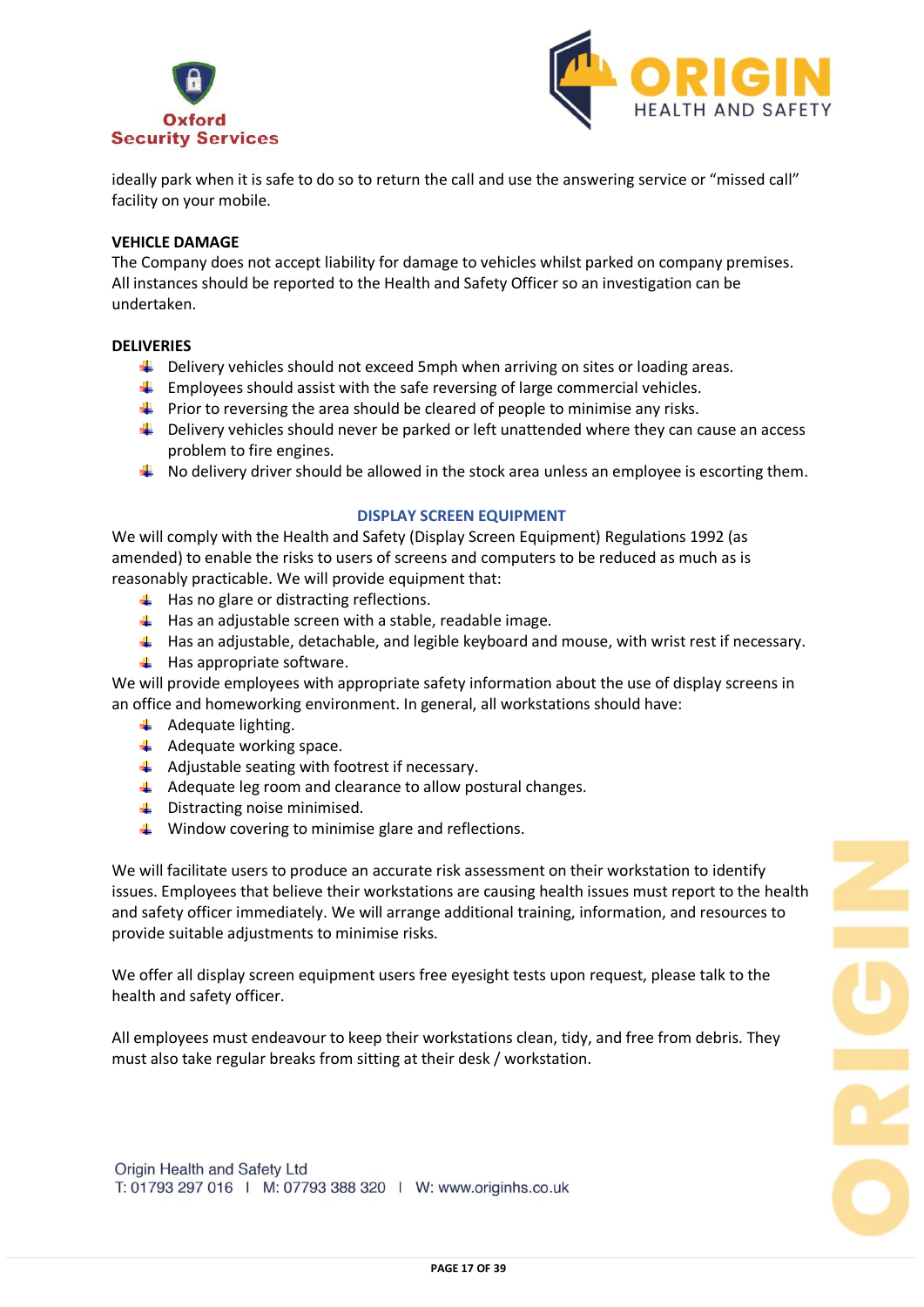



## **DUST**

Activities and processes are designed and must be operated to minimise emission, release, and spread of any dust, especially wood dust with or without glues and resins, respirable crystalline silica and quartz dust where applicable.

- $\downarrow$  Where possible we will ensure that activities avoid the creation of airborne particles that could cause an issue to the health of workers or anyone impacted by our activities.
- Where dust cannot be avoided, we will ensure that measures are implemented to minimise the exposure and control the amount of airborne dust.
- $\ddot{\phantom{1}}$  We will provide water-fed equipment and dust extraction equipment where necessary and this will be subject to regular maintenance and inspection.
- Where used, only trained and authorised staff may maintain and empty the dust extraction unit and access must be restricted to this area during the task.
- $\ddot{\phantom{1}}$  Dust extraction equipment must be tested by a competent person at least every 14 months. All employees must report any defects to extraction equipment immediately.
- $\ddot{+}$  We will ensure exposure to RCS/quartz is below the current workplace exposure limit (WEL) of 0.1mg/m3.
- $\downarrow$  All employees will be informed and trained on the hazards and risks of exposure to dust and the control measures that have been put in place.
- $\ddot{\phantom{1}}$  Employees will be provided with personal protective equipment or clothing where necessary and will be trained in the use, maintenance, and purpose of the equipment.
- **U** Dry shovelling must be avoided. Remove dust by vacuum (with HEPA filter) or dampen materials before shovelling and wash down floors and walls to remove residue.
- $\downarrow$  All elements of control measures will be monitored for continuing effectiveness.
- Where we require workers to wear face fit masks e.g., FFP3 we will ensure that operatives are face fit tested at regular intervals and adhere to requirements of mask wearing.

## **ELECTRICAL HAZARDS**

Where we have a business premises, we will ensure that fixed wiring installations are subject to an appropriate inspection by a competent electrician and all new installations are undertaken by a competent person. All electrical equipment whether fixed or portable is to be subject to periodic testing and appropriate records kept. Other things to consider:

- $\ddot{\phantom{1}}$  The correct voltage for tools and equipment must always be used.
- $\downarrow$  Waterproof fittings must be used for external work.
- $\downarrow$  Leads must not be allowed to trail, as this may cause a tripping hazard.
- $\ddot{\phantom{1}}$  Frayed electrical leads must be repaired or replaced immediately.
- $\downarrow$  Operators must ensure that they are familiar with any safety instructions (including manufacturer's instructions) relating to any equipment before use.
- $\ddot{\phantom{1}}$  It is forbidden to interfere with any electrical appliance.
- $\ddot{\phantom{1}}$  The operator must check all electrical tools, leads, and plugs of any electrical equipment before bringing into use.
- $\downarrow$  Any obvious sign of irregular operation or fault of electrical equipment should be rectified.
- $\downarrow$  It is forbidden to carry out any repairs or fit any plug to an electrical appliance unless authorised.
- $\downarrow$  No electrical appliance may be connected to an electrical system by any means other than the correct plug or connection.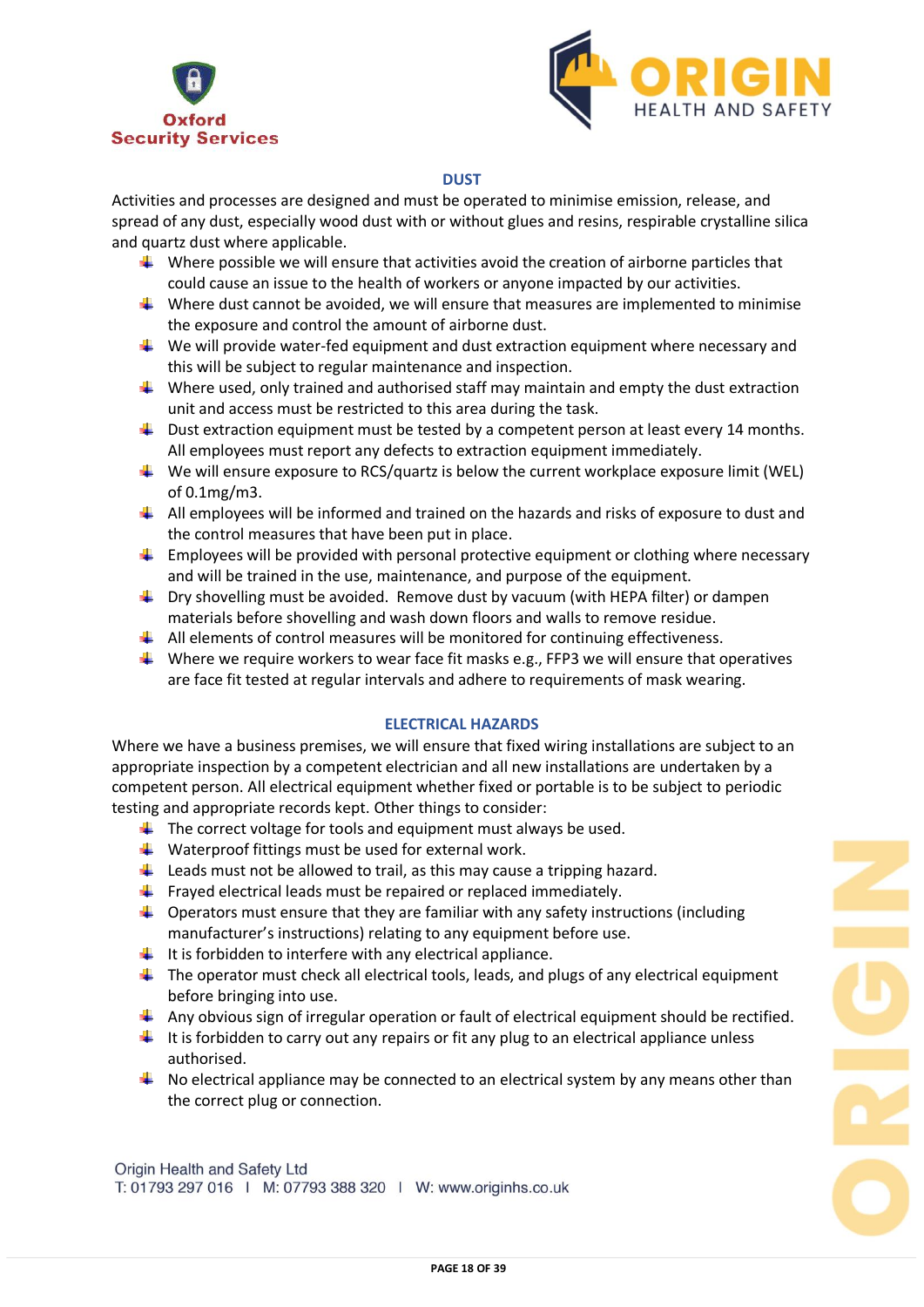



 $\ddot{\phantom{1}}$  Care must be taken when using kitchen equipment and any spillages must be cleaned up immediately.

## **END OF DAY SAFETY**

If you know you will be the last to leave the premises, ensure the following checks are made:

- $\leftarrow$  All hazardous and flammable substances are safely stored.
- $\downarrow$  All machinery and equipment are switched off and adequately isolated.
- $\ddot{\phantom{1}}$  Heaters and other appliances that could be a fire risk should be switched off.
- $\ddot{\bullet}$  Lighting is switched off.
- $\ddot{\bullet}$  Windows closed.
- $\downarrow$  Doors all closed, especially fire doors.
- $\downarrow$  Lock all doors to prevent unauthorised access.

Other more specific end of day checks may be required relevant to different workplaces or sites as appropriate.

#### **HAND TOOLS**

We will ensure all workers have access to tools that are in good condition e.g., no loose or damaged parts. All employees are responsible to ensure that:

- $\downarrow$  All hand tools are kept in tool bags/boxes when not in use.
- $\ddot{\phantom{1}}$  Tools are in a good state of repair and replaced as appropriate.
- $\downarrow$  Correct tool is used for the task e.g., do not use screwdrivers as chisels.
- $\ddot{+}$  They are competent to use the tool and undertake the task.
- $\downarrow$  When using sharp knives, cutting direction should be away from the body.
- $\ddot{\phantom{1}}$  Sharp knives must have blades retracted or sheathed when not in use.
- $\ddot{\phantom{1}}$  Loose tools must not be stored vehicle cabs. In the event of turn over, they could cause additional harm.

#### **HOUSEKEEPING**

Accidents happen more frequently in an uncontrolled or untidy environment. It is necessary to maintain a high standard of cleanliness and the proper and safe storage of all goods and supplies must be ensured. All employees should be vigilant in maintaining their surroundings in a clean, tidy, and well organised manner.

Where hazards are identified that you cannot readily rectify yourself you must report this to the Health and Safety Officer so that action can be taken to control any risk to yourself and others.

#### **HYGIENE**

Paying attention to good personal hygiene will help to reduce the spread of diseases and viruses in the workplace. Most importantly, employees should thoroughly wash and dry of hands after toilet use and at regular intervals. The co-operation of all employees in this regard is requested.

If handling food or drink (including tea/coffee making operations) or handling crockery or utensils that are for use by others (kettles or cups for example) employees must wash their hands first.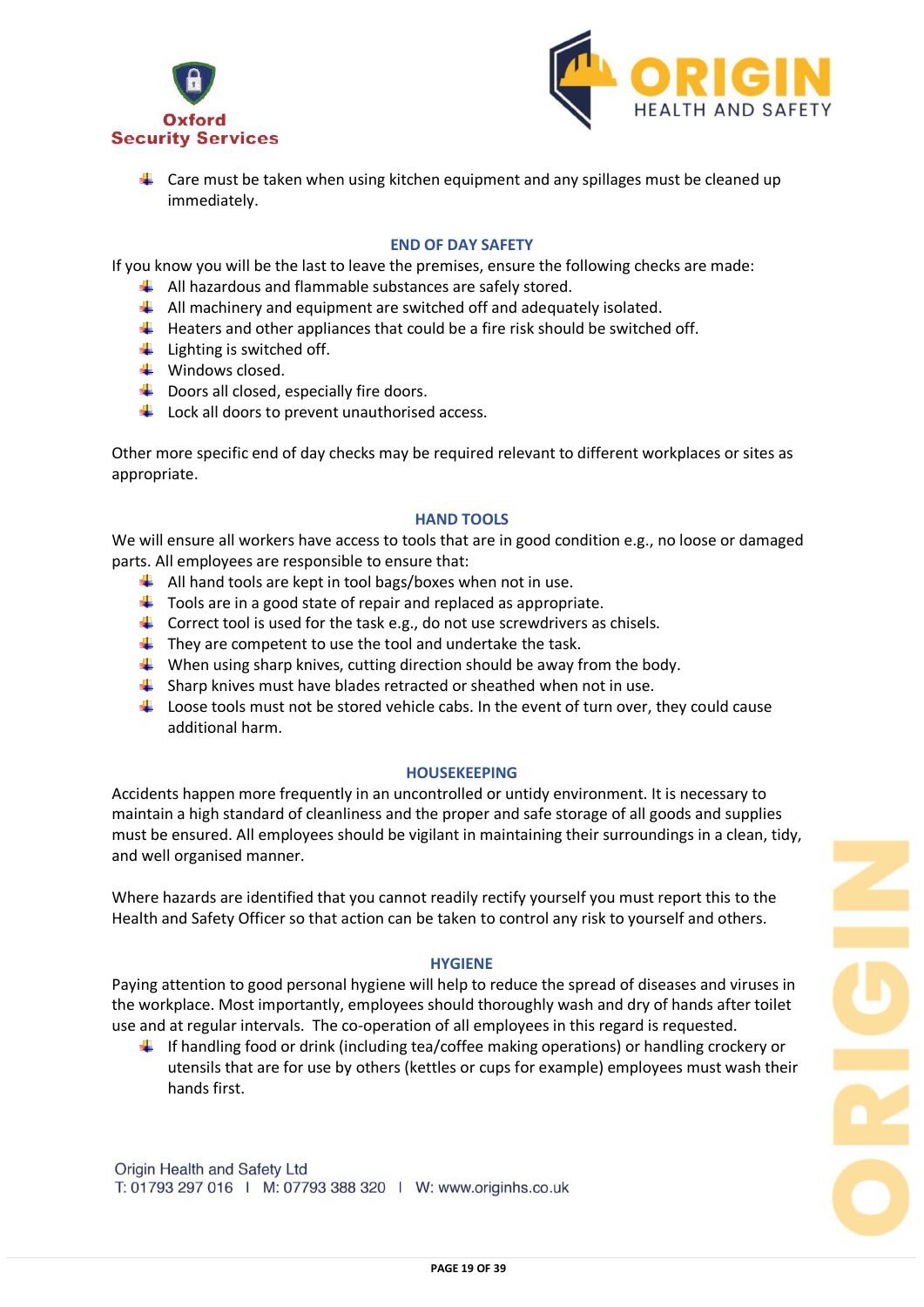



- $\ddot{\phantom{1}}$  Employees should be aware of the potential for the spread of viruses with shared equipment, these should be periodically wiped with a clean damp cloth containing detergent or disinfectant. Where possible use dedicated tools and equipment.
- $\ddot{\phantom{1}}$  Employers should ensure that workplaces are well ventilated, and adequately heated. Any concerns in this regard must be brought to the attention of the Health & Safety Officer.

#### **INSPECTIONS OF THE WORKPLACE**

We will comply with the Workplace (Health, Safety & Welfare) Regulations 1992 (as amended). This requires regular inspections of the workplace on an on-going basis. Inspections will be of a routine nature and/or because of an event or a planned change in working procedures. Inspections will always provide the opportunity to review the continuing effectiveness of safe working practices and therefore implement changes where necessary. Inspections may be recorded and will be discussed at health and safety or team meetings.

#### **LEGIONELLA**

We will comply with our duty to consider the risks from Legionella that may affect employees or members of the public and will take suitable precautions to control the risks. Where it is deemed necessary, we will have an assessment of the potable water system carried out by a competent person.

#### **LONE WORKING**

We will endeavour to protect employees by ensuring that they do not have to work on their own for significant periods of time, and certainly not on any high-risk tasks. Where it is unavoidable to have lone workers to meet business requirements of the Company a suitable risk assessment will be undertaken in consultation with workers to assess risks and take steps to avoid or control risks where necessary. Emergency procedures will be established, and employees trained in them.

When considering the risks attributed to a lone worker, we will consider:

- $\ddot{+}$  Is the person medically fit and suitable to work alone?
- $\downarrow$  Is there a safe way in and out for the person?
- $\downarrow$  Are there adequate channels of communication in an emergency?
- $\downarrow$  Does the workplace or task present a special risk to the lone worker e.g., machinery, hazardous substances, lifting objects too heavy for one person?
- $\frac{1}{1}$  Is there a risk of violence?
- $\ddot{\phantom{1}}$  Have reporting and recording arrangements been made where appropriate?
- $\downarrow$  Can the whereabouts of the lone worker be traced?

When employees are away from our premises and on their own, they must:

- **E** Ensure regular contact is maintained with a designated person from the business.
- $\downarrow$  Be aware that certain areas of towns or cities have a higher risk of violence as does working early in the morning and late at night.
- $\overline{\phantom{a}}$  Not go into a situation if feeling threatened.
- $\ddot{\phantom{1}}$  Adopt an early warning policy to alert colleagues about potentially violent clients etc.
- $\downarrow$  Carry a means of communication with you, such as a well-charged mobile phone. Check your coverage when you enter a site or premises.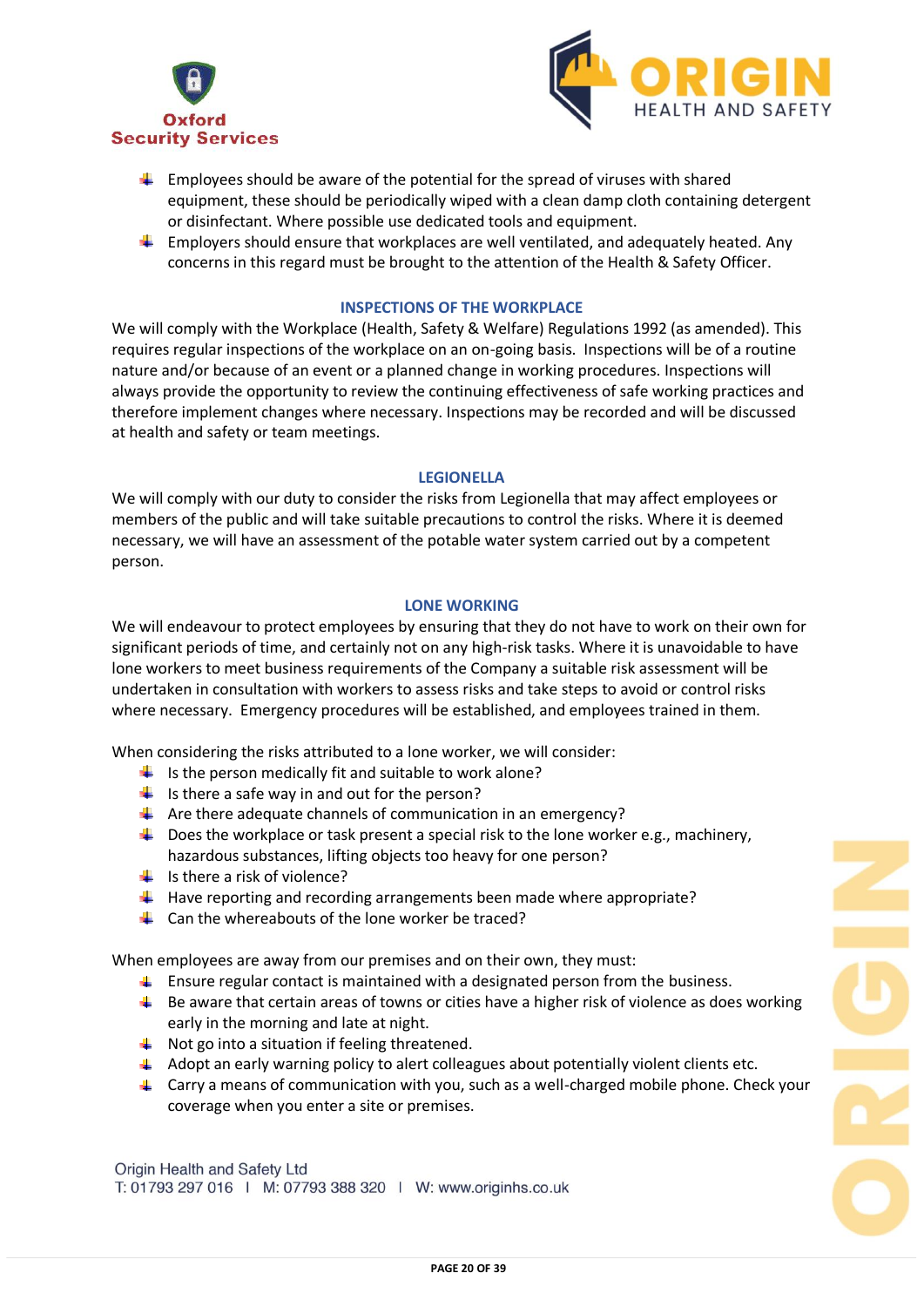



- $\ddot{\phantom{1}}$  Upon feeling threatened, make excuses and leave. Maintain awareness of surroundings and ensure a quick and safe exit is always possible.
- $\ddot{+}$  Always follow signing in and out procedures at client's sites.
- $\uparrow$  Make themselves familiar with first aid arrangements when visiting client sites.
- Follow safety rules in operation at clients' sites, including for example, no access areas and the use of personal protective equipment.
- $\ddot{\phantom{1}}$  Raise any safety concerns with the Site Health and Safety Contact in the first instance.
- **E** Report all accidents and near misses at Clients' sites Client and our Company.
- Where possible, employees should avoid situation where they are working alone at clients' sites. Where this is unavoidable follow a lone working procedure and never put themselves in a position where exposed to a high level of risk.
- $\uparrow$  Ensure to take regular breaks and avoid excessively long hours.
- $\Box$  Do not access dilapidated or unsafe structures and confined space locations.
- $\ddotmark$  Make sure vehicles are parked in a public, well-lit area, which is easily accessible.
- $\overline{\phantom{a} \bullet}$  Avoid remote routes.
- $\ddot{\phantom{1}}$  Have vehicle keys in hand to avoid searching for them next to locked vehicle.
- $\downarrow$  To maintain appropriate records of incidents it is essential to report unsafe or threatening situations to the Company as soon as possible to do so.

#### **MANUAL HANDLING**

The Company will comply with the Manual Handling Operations Regulations 1992 (as amended). Manual handling operations shall, where possible, be avoided as far as is reasonably practicable. Where it is not possible to avoid manual handling operations, an assessment of the operation will be made considering all factors including the feasibility of the manual handling operation, the load, the working environment and the capabilities of employees and risk to their safety. We require individuals to:

- $\ddot{\phantom{1}}$  Be trained and competent to undertake manual handling tasks.
- $\downarrow$  Use provided mechanical devices rather than manual handling possible, the mechanical devices should be appropriate for the task and are subject to risk assessment.
- $\ddot{\phantom{1}}$  Ensure the object to be lifted or moved must be inspected for sharp edges and other hazards, e.g., wet, or greasy patches, and appropriate steps taken to remove or reduce hazards.
- $\ddot{\phantom{1}}$  If lifting or moving objects with sharp or splintered edges, clean dry gloves must be worn to ensure a firm grip.
- $\ddot{\phantom{1}}$  Ensure route over which the object is to be lifted or moved should be inspected to ensure that it is free of obstructions or spillage or another hazard.

Employees must not attempt to lift or move an object which is too heavy, and which might damage their health. Where the lifting or moving of an object is to be done by more than one person, one of the persons should be designated as the supervisor of the operation, to coordinate the lifting or moving.

## **MENTAL HEALTH AND WELLBEING**

We recognise that stress is a growing issue in modern life and acknowledge our part in managing issues in the business to minimise any potential for increasing the psychological burden on workers.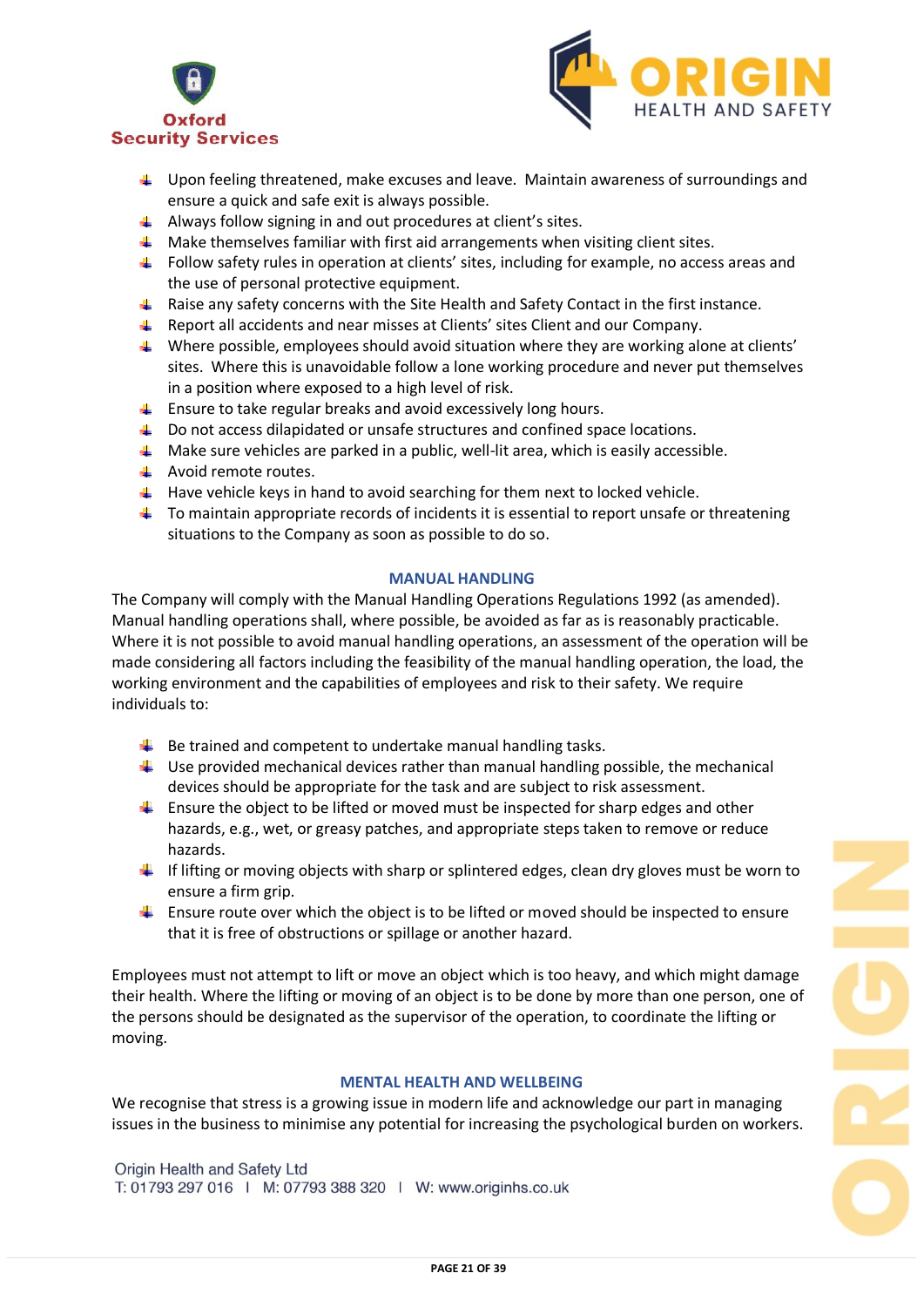



Some stress at work is unavoidable and may have a positive effect, but we appreciate that all individuals respond differently.

All reasonable measures shall continue to be taken to prevent the risk of work-related psychiatric illness and excess stress to employees. Poor attitude, behaviour or work performance and increased sickness absence may indicate that an employee's mental health and wellbeing is deteriorating.

An employee who suspects that s/he may be suffering from a work-related psychiatric illness or excess stress, should inform the health and safety officer or director immediately. As far as reasonably practicable, the business shall take steps to alter any working conditions and arrangements or workload which are found to cause the employee's psychiatric illness / excessive stress quickly and adequately.

All reasonable security precautions have been and shall continue to be taken to prevent the risk of violence against employees and of harassment or bullying of employees at work. However, should employees be subjected to violence, bullying or harassment at work, they are encouraged to report the matter at the earliest opportunity.

All complaints of harassment, bullying or violence shall be taken seriously and shall be investigated fully, promptly, and objectively. As far as reasonably practicable, the Company shall take steps to keep the employee's identity and complaint, the identity of the alleged offender and the investigation, confidential. If the result of the investigation so merits, disciplinary action shall be taken against an offending employee.

If the issue is of a nature, which would be more appropriately discussed with an alternative colleague, a Senior Member of staff can be contacted in confidence. Where stress is believed to be work-related, it is important to raise the issue so that the problem can be addressed. Any such information will be treated with the strictest confidentiality.

## **NEW AND EXPECTANT MOTHERS**

A risk assessment will be carried out in respect of risks to new or expectant mothers, during pregnancy the risk assessment will be reviewed at least every 3 months and more frequently if required. A further assessment will be made when the new mother returns to work. Where risks to new or expectant mothers are identified, adjustments to working conditions will be made.

#### **NOISE**

The Control of Noise at Work Regulations 2005 require us to eliminate or reduce risks to health and safety from noise at work. We will assess all tasks that may expose individuals to noise and ensure:

- $\ddot{\phantom{1}}$  Employees are aware that if they have difficulty having a conversation with someone 2 metres away in a work environment, this is an indicator that noise is an issue.
- $\uparrow$  As a company, we will endeavour to reduce the noise of any activities that are shown to provide a risk of noise exposure.
- $\uparrow$  To help achieve lower noise outputs we will use new machinery with the lowest possible outputs, keep it well-maintained and work to reduce the need for significant lengths of time performing noisy activities.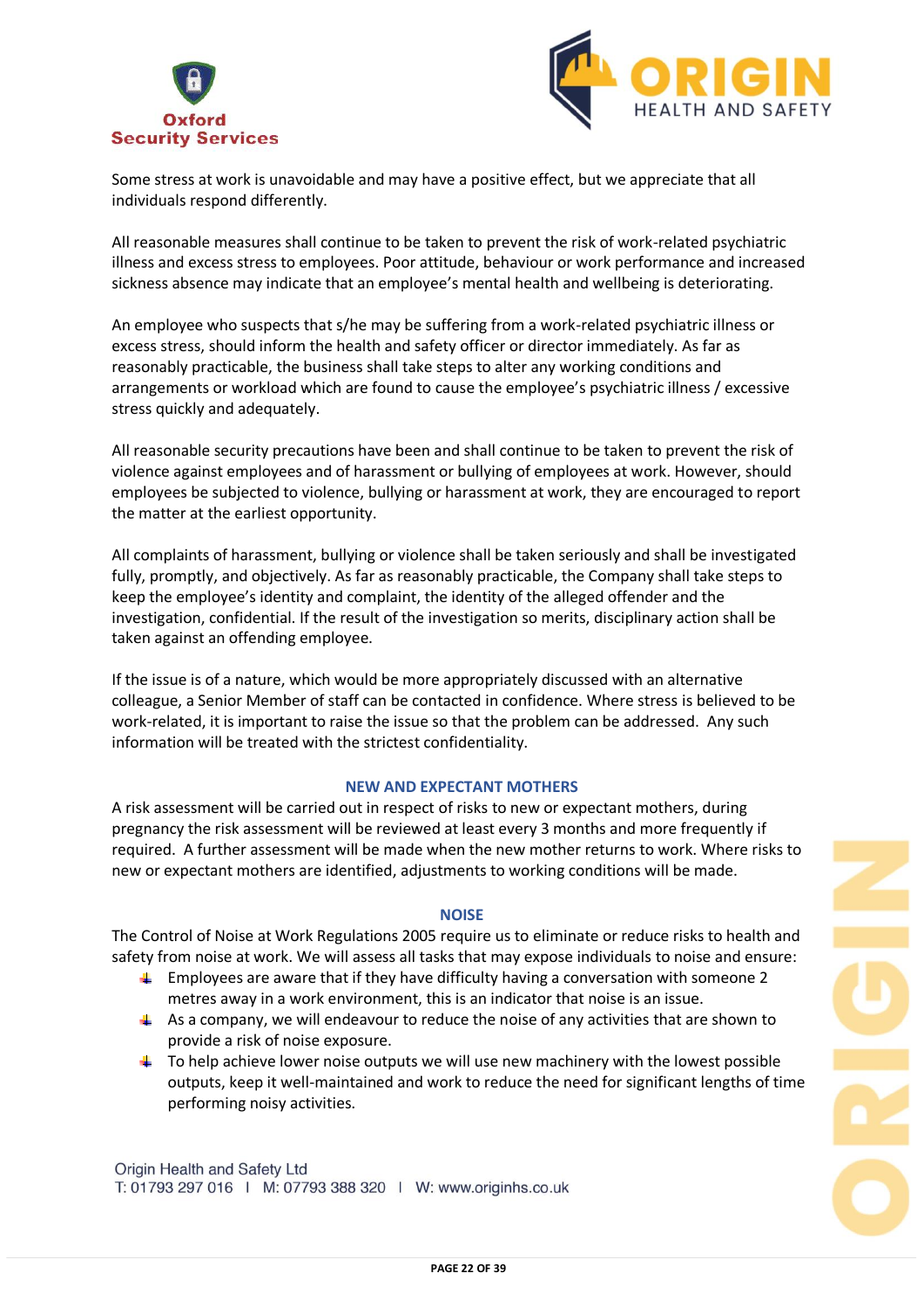



- $\ddot{\phantom{1}}$  If workers are exposed to 80db of noise, we will ensure that suitable hearing protection is available if the noise cannot be reduced or eliminated.
- $\ddot{\phantom{1}}$  If workers are exposed to 85db of noise, we will ensure that the hearing protection provided is suitable and mandatory if the noise cannot be reduced or eliminated.
- $\uparrow$  Employees must keep hearing protection clean, well maintained and correctly fitted whilst in use.

## **OFFICE SAFETY**

All persons working in an office premises have a duty to comply with the Company to prevent accidents and potential for fire. Employees must ensure that:

- $\downarrow$  Desks are kept tidy, and wastepaper is disposed of regularly and in appropriate containers.
- $\uparrow$  A safe method of lifting any article is undertaken and, if necessary, seek assistance.
- $\ddot{+}$  Filing cabinet drawers are not left open.
- $\ddot{\bullet}$  More than one filing cabinet drawer is not opened at the same time. Fill from the bottom drawer to minimise any tendency for the unit to overbalance.
- $\ddot{\phantom{1}}$  Protective guards and safety devices are properly fitted and used where appropriate. Defects in guards and safety devices must be reported to the health and safety officer.
- $\triangleq$  Cables and connections on all electrical equipment are sound before use.
- $\downarrow$  All passageways, stairs and exits are kept clear of any obstruction e.g., boxes, handbags etc.
- $\downarrow$  All flammables are kept in secure, fire resistant storage.
- $\downarrow$  All personnel are familiar with the location of fire-fighting equipment and emergency procedures e.g., how to raise the alarm and location of the assembly point.
- $\ddot{+}$  Access to fire-fighting equipment is never obstructed.
- $\uparrow$  Shelving in storage areas is safely accessible without the use of access equipment such as stepladders where possible. Where unavoidable employees must use suitable access equipment e.g., kick steps and stepladders (minimum Class 2 EN131) that must be regularly inspected and used with care.
- $\downarrow$  Chairs or stools are not used to access storage areas, change light bulbs or other activities at height.

## **OFFICE EQUIPMENT**

- $\ddot{\phantom{1}}$  Employees must ensure that they are familiar with any safety instructions (including manufacturer's instructions) relating to any office equipment before use.
- $\ddot{\phantom{1}}$  Only trained, competent and authorised personnel should use office equipment and young or inexperienced employees should always be supervised.
- $\downarrow$  Any obvious sign of irregular operation of office equipment should be reported to the Health & Safety Officer.

The Company would like to stress that particular care must be taken to use the following equipment safely where required:

- **Paper guillotine** only trained and authorised personnel may operate the paper guillotine. Employees should contact the Health & Safety Officer should there be a requirement to use the paper guillotine if they have not used before.
- **Photocopier** employees should be mindful that they operate at high voltages. Never tamper with the equipment. Always follow the manufacturer's instructions for dealing with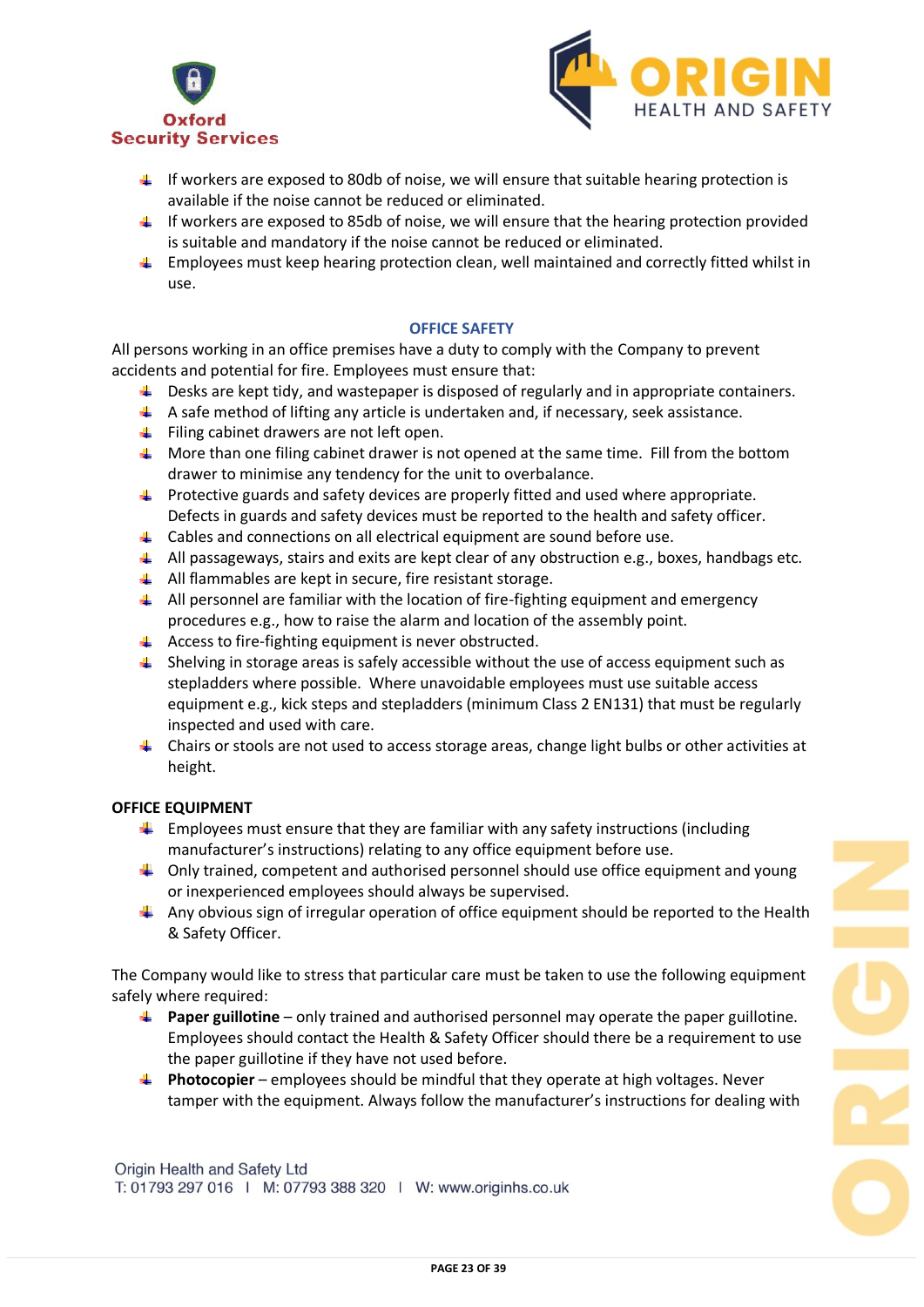



faults such as paper jams, switch power off where necessary. Beware of hot surfaces inside the equipment.

If photocopiers are receiving light use, they should be positioned as far away from work desks as is reasonably possible with adequate ventilation. If photocopiers are receiving heavy use they should be in a well-ventilated area, preferably in a separate room where people do not work. Where the manufacturer of the equipment has identified specific risks or employees are unsure of the safest location consult the Health & Safety Officer for guidance.

**Blades, scissors, knives, and scalpels** – employees must take care to place unguarded blades on a flat surface away from the immediate area of operatives. Blades must be stored safely and carefully when not in use. Users must cut using a guide wherever possible. Cutting will not be performed towards the body or other hand. Inexperienced workers are not permitted to work with blades or sharps without supervision.

## **PERSONAL PROTECTIVE EQUIPMENT (PPE)**

We will comply with the Personal Protective Equipment (Enforcement) Regulations 2018. Any employee who may be exposed to a risk to their health and safety that cannot be controlled by other means will be provided with properly fitting, suitable, and effective personal protective equipment (PPE) or clothing.

- $\downarrow$  All personal protective equipment or clothing must be maintained in good working order and all employees provided with PPE or clothing must wear or use it properly.
- **Employees must report defective personal protective equipment or clothing to the Health &** Safety Officer as soon as it is found to be defective.
- $\ddot{\bullet}$  Employees provided with personal protective equipment will receive training and information on the use, maintenance, and purpose of the equipment.
- $\uparrow$  Any concerns in relation to PPE should be raised by employees immediately.
- **L** Signage will be on display in work areas to highlight mandatory PPE required in different areas or highlighted in activity risk assessments.

The following examples of PPE will be provided for employees that are exposed to risks:

- **Safety helmets** BS EN 397, neither damaged nor time expired.
- **High visibility waistcoats** BS EN 471 Class 2.
- **Safety boots** with steel insole and toecap to BS EN ISO 20345.
- **Face masks** BS EN 149. Face fit testing must also be undertaken for all users.
- **Eye protection** BS EN 166.
- **Ear protection** muffs to BS EN 352-1, plugs to BS EN 352-2
- **Hand protection** BS EN 388, 407, 420 or 511 as appropriate.

#### **RISK ASSESSMENT**

The Company understands our requirement to access risks in the workplace and will ensure that our staff are involved in the following processes:

- $\ddot{\bullet}$  Identification of risks.
- $\ddot{\phantom{1}}$  Identification of different people exposed to risk.
- 4 Consideration of the likelihood of the harm occurring.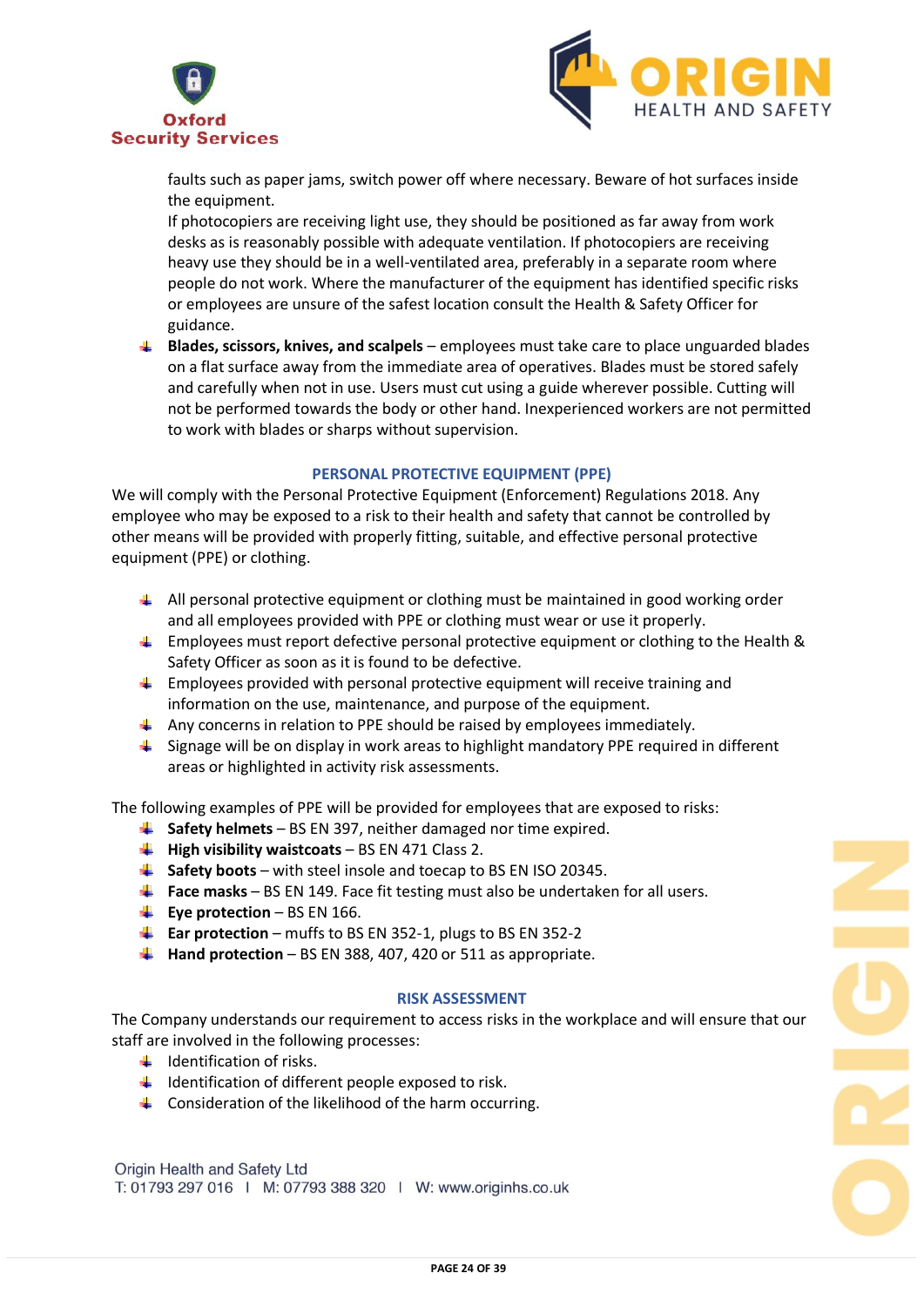



- $\ddot{\phantom{1}}$  Take action to install appropriate control measures e.g., Eliminate, Substitute, Isolate, Engineering controls, Administrative controls, and PPE appropriate to the risk.
- $\ddot{\bullet}$  Record and document risk assessment so that we can communicate it to appropriate persons.
- $\ddot{+}$  Review of the risk assessment process at regular intervals.

Where we undertake work on different sites and locations, we will endeavour to provide a sitespecific risk assessment document to cover the dynamic risks that may be present in addition to the general risks that may be present to all premises.

## **SAFE SYSTEM OF WORK / METHOD STATEMENT**

Where our risk assessment process identifies areas of the business where we cannot reasonably remove a significant risk; we may consider providing a Safe System of Work or Method Statement which is a set of step-by-step instructions to be used as a safe guide to perform a task.

#### **SECURITY**

Sites and premises must be made secure at the end of the working day. All building entrances should be locked, and windows closed. There should be no open hazards or arson risks such as unlocked waste bins in external areas.

When working on a site away from the Company premises, if using ladder access these must be removed, or boarded over to prevent any trespassers being able to climb. Any open excavations shall be made safe and fall risks prevented. Tools and equipment shall be removed from site or locked away with the site access locked and sufficient signage in place to prevent unauthorised access.

## **STORAGE**

- $\downarrow$  Care should be taken not to overload cupboards, cabinets, shelves, or racking.
- $\ddot{\phantom{1}}$  Where necessary units must be fixed securely to the wall.
- $\downarrow$  High shelving or racking in storage areas/rooms that requires the use of access equipment such as stepladders should be avoided wherever possible. Where this is unavoidable, employees must use suitable access equipment e.g., kick steps and stepladders and be trained in safe use.
- **Kick steps and stepladders must be kept in good condition, secured when not in use and** handled with care. They should be regularly inspected and taken out of use when defective.
- $\Box$  On no account should employees use chairs or stools to access storage areas, change light bulbs or other activities at height.
- $\ddot{\phantom{1}}$  Storage areas should be kept clean and tidy and free from clutter. Materials or equipment must not be left where people may fall over them, nor piled on top of cupboards and cabinets.
- $\downarrow$  Where racking and shelving is provided in significant amounts, we will ensure that we arrange for competent persons to access the structure on a regular basis and that appropriate inspections are undertaken in line with the SEMA code of practice.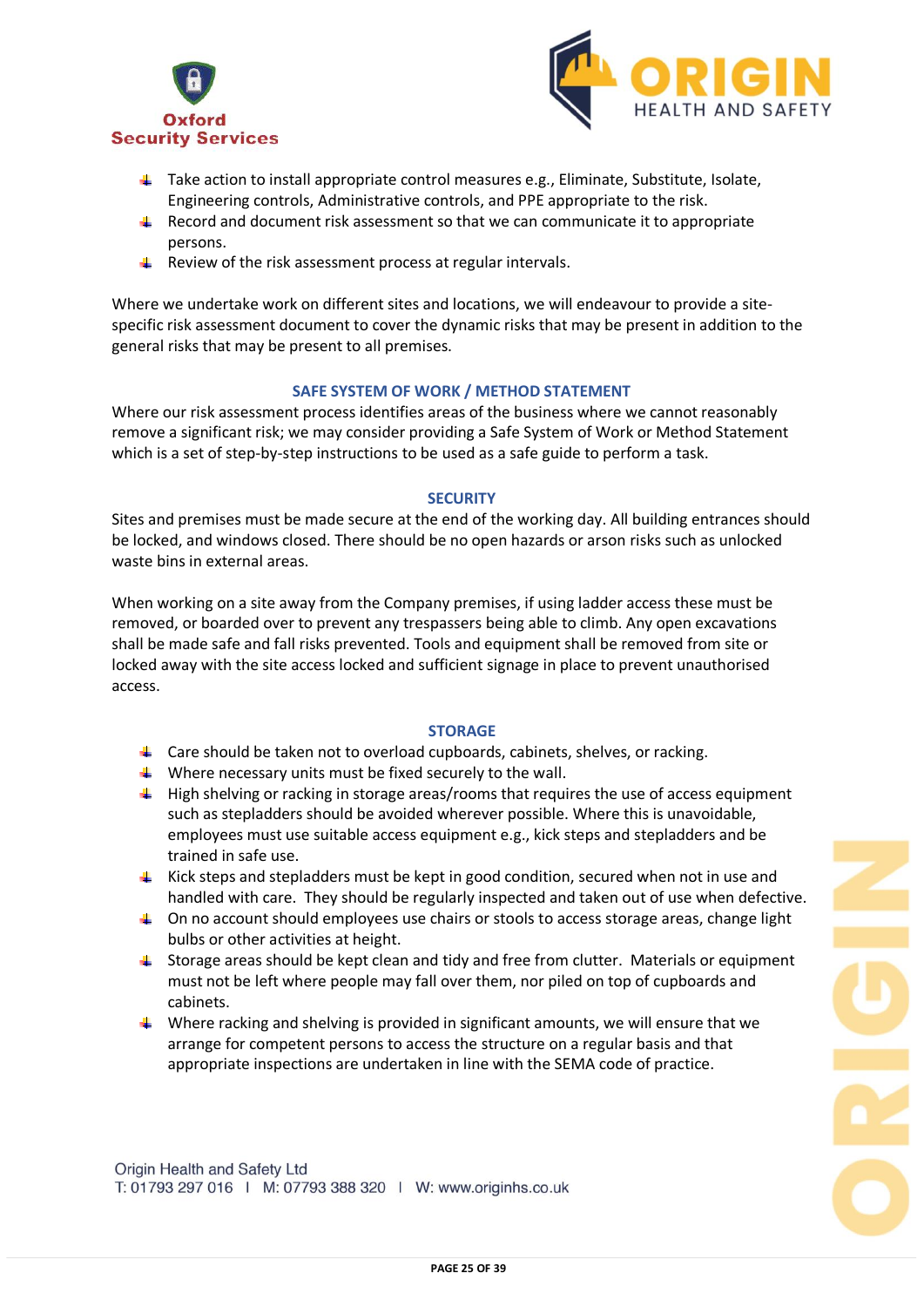



## **TEMPORARY WORKERS**

Temporary workers must undergo a workplace induction to include induction training, passing on risk assessment information, site safety rules, communication arrangements, the need for special occupational qualifications or skills the worker should have to perform safely e.g., forklift truck license, any health surveillance that is required, any personal protective equipment that is required. Training certification should be checked to ensure the temporary worker is competent. Records of training for temporary staff should be maintained.

#### **TRAINING**

Health and safety training is essential for all effective work procedures. All workers will be trained in safe working practices and procedures relevant to their duties. Training will include advice on the use and maintenance of personal protective equipment, where applicable.

Training sessions will be held as often as is deemed necessary and will take a variety of formats. Employees are encouraged to raise concerns regarding health and safety at any time to the health and safety officer and appropriate actions can be taken to facilitate additional training as deemed necessary.

## **VULNERABLE PERSONS**

Where we have potentially vulnerable persons at work or in the vicinity of our work activities, we will individually assess the impacts we may have. As part of our emergency procedures, we will ensure that measures are taken to ensure that vulnerable persons are able to be safely evacuated in an emergency. An individual risk assessment will be made, and the individual will be consulted on their capabilities in order for the company to ensure that suitable modifications are made to the workplace appropriate to the hazards that are present.

## **WELFARE PROVISION**

As a business we will make the following available to our workers:

- $\ddot{\phantom{1}}$  Toilets, hot and cold running water, hand basins, soap, disposable paper towel or hand dryer.
- $\downarrow$  Drinking water.
- $\downarrow$  A dry place to store clothing (and somewhere to change if necessary).
- $\ddot{\bullet}$  Somewhere to rest away from work activities and eat meals.
- A means of providing boiled water for making of hot drinks and a method of heating food e.g., microwave.
- $\downarrow$  Good ventilation supplying fresh and clean air from outside.
- A reasonable temperature comfortable to undertake work (usually at least  $16^{\circ}$ C, or  $13^{\circ}$ C for strenuous work, unless other laws require lower temperatures).
- Lighting suitable for the work being carried out.
- $\downarrow$  Enough room space and suitable workstations and seating.
- $\uparrow$  A clean workplace with appropriate waste containers.

We will monitor the above on a regular basis and act as deemed necessary.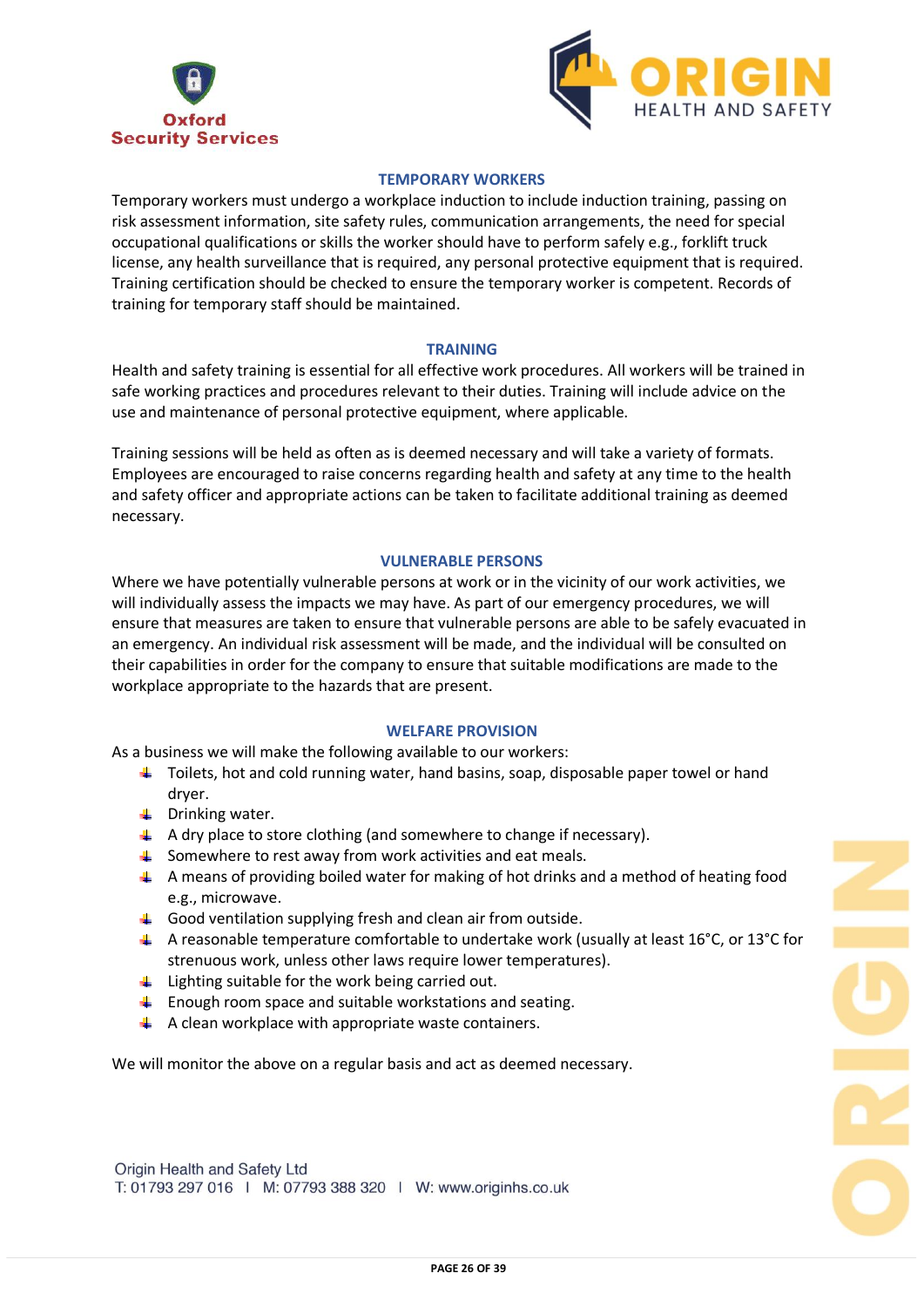



## **WORK EQUIPMENT, PLANT AND MACHINERY**

We will comply with the Provision and Use of Work Equipment Regulations 1998 (as amended) and will ensure that all equipment used in the workplace is safe and suitable for the purpose for which it is used. Employees will be provided with adequate information and training to enable them to use relevant equipment safely and equipment must only be used by authorised and trained employees. Only authorised and, if applicable, certificated, drivers and operators may use any vehicles, plant, equipment, or machinery. Employees must ensure that:

- $\ddot{\phantom{1}}$  Equipment is in good working order and well maintained. Recorded pre-use checks should be undertaken and defects must be brought to the attention of the Health & Safety Officer or other suitable person immediately.
- Regular inspections appropriate to each workpiece by a competent person, e.g., PAT, Statutory Inspection, LOLER.
- **Unsafe, faulty, or unsuitable vehicles, plant or machinery is immobilised until made safe.**
- $\downarrow$  Official notices or instructions on vehicles, plant and machinery must be obeyed.
- $\ddot{\phantom{1}}$  Vehicles, plant, or machinery must not be left running whilst unattended and if unattended must be left in a safe place and condition, with keys removed.
- All guards must always be kept in position whilst machinery is being operated.
- $\downarrow$  No equipment must be used beyond the marked safe working load, except for the purpose of testing, which must be supervised by a competent person.
- Where present, loading gates must be kept closed, except where loading is in progress.
- $\downarrow$  On the completion of work for the day all practical steps must be taken to secure all vehicles, plant, and machinery.
- $\ddot{\phantom{1}}$  It is forbidden for any person to ride on hoists or vehicles not constructed for the carriage of passengers.
- Anything carried in/on a vehicle must be contained safely and secured in place.
- $\downarrow$  The driver of any Company vehicle must ensure that clear access required to reverse a vehicle is given by ensuring that no people are obstructing that access before reversal and by making use of rear-view mirrors and by using the guidance of experienced lookouts if required.
- $\downarrow$  Work equipment will be clearly marked with relevant health and safety warnings.
- $\downarrow$  Clothing, jewellery, or long hair that might pose a risk to safety when using tools equipment and machinery must not be worn.
- $\ddot{\phantom{1}}$  Employees must not use any tools equipment and machinery for any purpose other than what the tools equipment and machinery are designed for.
- $\ddot{\phantom{1}}$  Hand tools should be restricted to 110V when working on client sites unless confirmed otherwise.

## **WORK AT HEIGHT**

Working at height is one of the highest causes of serious workplace. The definition of working at height is carrying out any task where there is a risk of falling. In general terms:

- $\downarrow$  Where practical to do so, work at height should be avoided.
- $\uparrow$  A safe system of work must be followed when working at height.
- **L** Consider protective measures when planning work at height e.g., guard-rails, personal protective equipment and a fall arrest system or safety harness.
- $\ddot{\phantom{1}}$  For higher risk activities employees always required to work in pairs.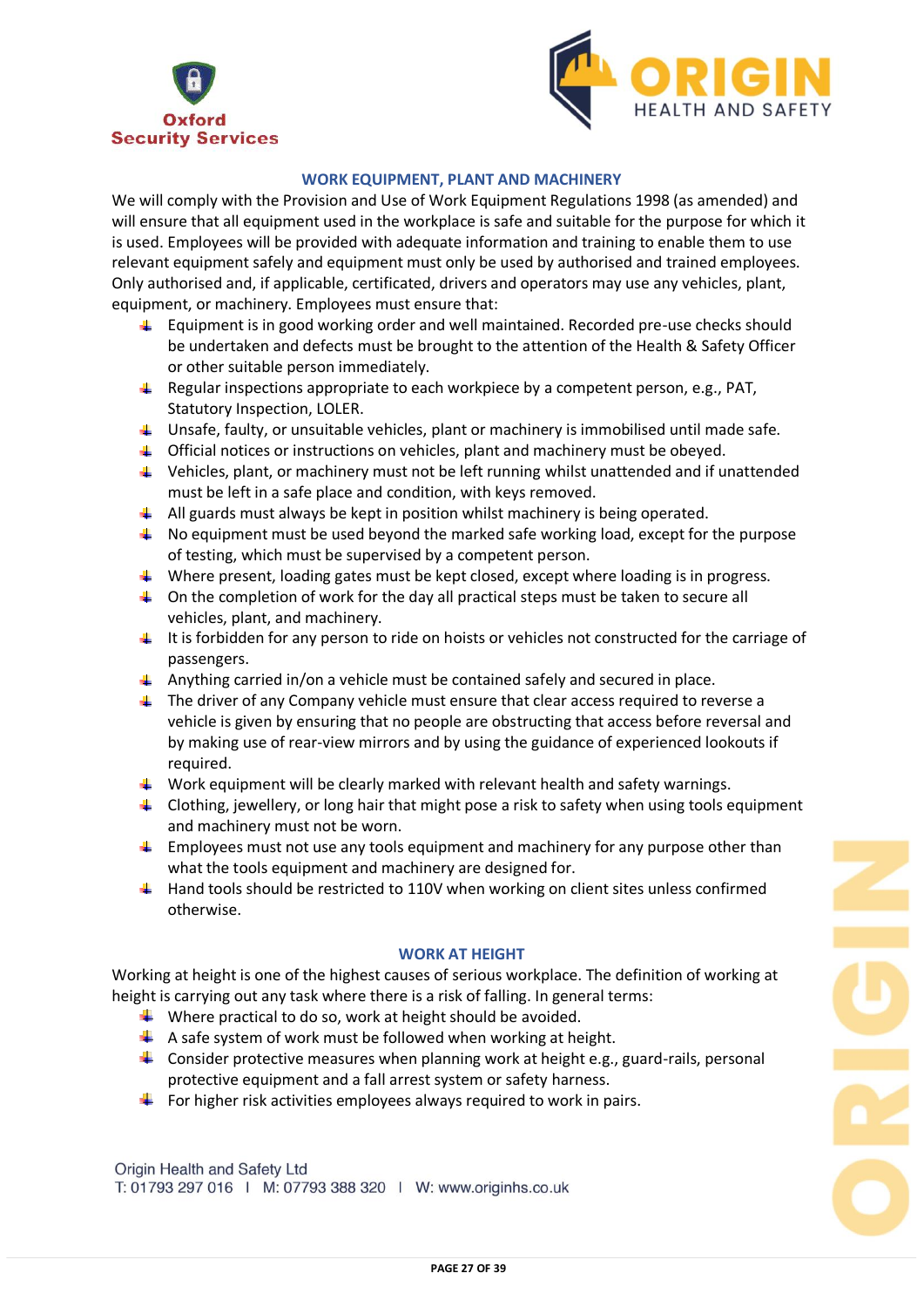



- $\downarrow$  When working on a clients' site always check that the Principal Contractor is happy with our arrangements.
- $\downarrow$  No employee is required to continue to work in any situation they feel at risk. They must cease work and seek advice from a Company Director or the Health & Safety Officer in these circumstances.
- $\ddot{\bullet}$  Employees must make us aware if there is any medical reason why they should not work at height.

#### **OVERHEAD WORKING**

- **Permission, from authorised personnel, must be sought before any overhead work is carried** out, as this should always be avoided to prevent materials falling on others.
- Where practicable, a safety harness must be worn with lines attached, or safety nets should be installed - to ensure safe working conditions.
- $\ddot{+}$  No work shall be carried out until all necessary precautions have been taken to ensure the safety of workers below (or who may pass below) any overhead working.
- $\ddot{\phantom{1}}$  Barriers and segregation should be in place in the danger zone below to prevent access.
- $\downarrow$  Tool belts should be worn to prevent projectiles.

## **USE OF LADDERS**

- $\downarrow$  No ladder may be used unless it is of sound construction, of the correct length, and either secured or footed.
- $\ddot{\bullet}$  Defective ladders must be removed from use immediately and reported to the Health & Safety Officer.
- $\downarrow$  Only light work, of short duration, is to be carried out from a ladder.
- $\downarrow$  When working on client sites check the specific policy on ladders.
- $\downarrow$  Always carry out a visual inspection to ensure the ladder is not defective prior to use.
- $\ddot{+}$  Ladders used for work on client sites must be Class 2 EN131.
- $\uparrow$  Ensure the ladder is pitched  $\omega$  75 degrees and is tied where possible.
- $\downarrow$  Only one person should access the ladder at any one time.
- $\downarrow$  Ladders used for access should extend 3 runs beyond the surface being accessed.
- $\frac{1}{2}$  Never lean sideways when using a ladder.
- $\downarrow$  Avoid lone working when using a ladder.

#### **ROOF WORK**

No person is permitted to enter upon any existing roof without authorisation that it is safe to do so. The following requirements shall be considered before permitting persons to enter a roof area:

- $\uparrow$  A risk assessment and method statement are in place.
- $\downarrow$  Workers are competent / trained in work at height.
- $\frac{1}{2}$  Safe handholds and footholds are provided by the roof battens, properly constructed and secured roof ladders or crawling boards must be used for work on sloping roofs with a pitch of more than 30 degrees. Roof ladders or boards must also be used on roofs with a lesser pitch if the surface is slippery.
- $\ddot{+}$  Crawling boards on any fragile roof materials or glass roofs.
- Individuals do not walk along the line of roof bolts above purlins or roof edge of a fragile roof.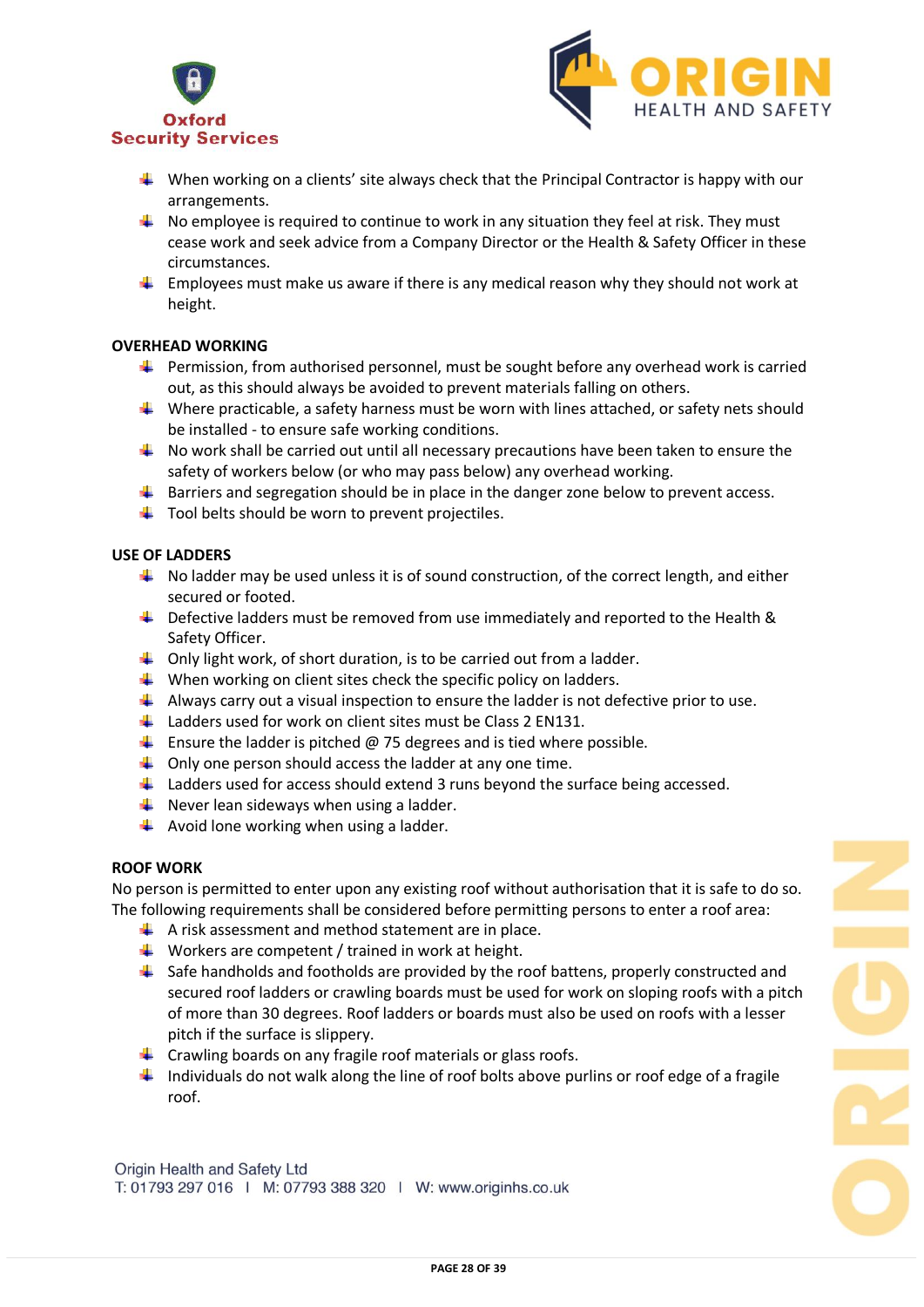



- $\ddot{\phantom{1}}$  Except for very minor repairs, edge protection provided for work on sloping roofs and also for work near the edge of flat roofs. Where it is not possible to provide edge protection, safety harnesses provided.
- $\perp$  Materials are not thrown down from the roof or scaffold where this could cause injury to people below. Consider debris chutes or lower the debris in skips or baskets.
- $\ddot{\phantom{1}}$  If you are not used to working on roofs or at roof heights inform the Health & Safety Officer and the best option is to employ a competent roofing contractor to undertake this type of work.

#### **YOUNG PERSONS**

Under the Management of Health and Safety at Work Regulations 1999, we have a responsibility to ensure that young people are not exposed to risk due to:

- $\downarrow$  Lack of experience.
- $\frac{1}{2}$  Being unaware of existing or potential risks.
- $\overline{\phantom{a}}$  Lack of maturity.

If employing a young person for the first time, or employing one with specific needs, we will provide an individual risk assessment and capability assessment, considering the specific factors for young people before they start. These assessments will be reviewed on a regular basis.

We will plan to manage the risks. These will need to include induction, supervision, site familiarisation and provision of any protective equipment needed.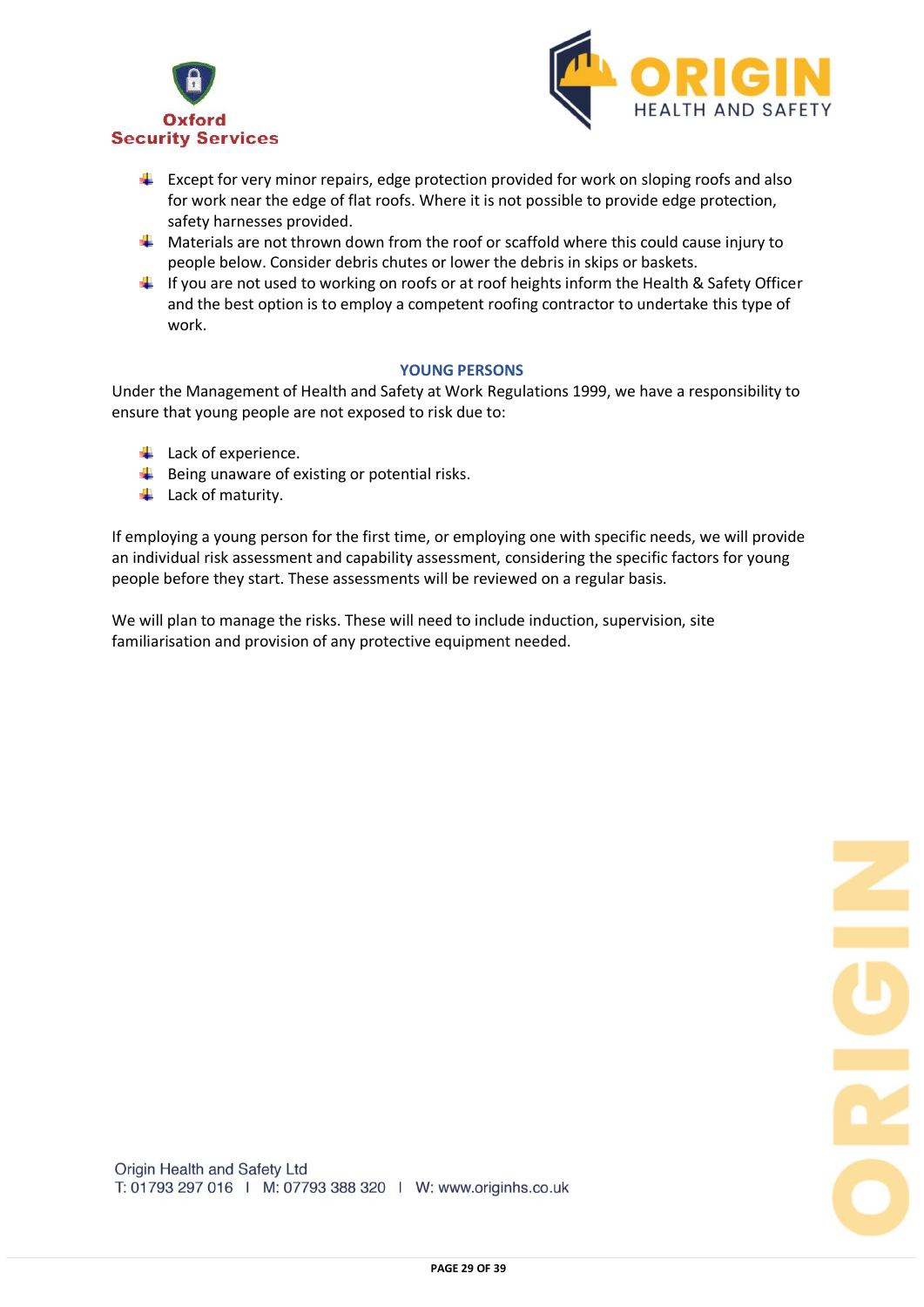



## **PART 2 – EMERGENCY PROCEDURES**

We will endeavour to prepare our workplace activities to prevent accidents, incidents or near misses. Where significant risks remain, we will ensure that we have prepared procedures to deal with incidents and emergency procedures.

#### **ACCIDENT, INCIDENT OR NEAR MISS**

We will comply with the Reporting of Injuries, Diseases and Dangerous Occurrences Regulations (RIDDOR). The Health & Safety Officer is responsible for reporting under these Regulations. Designated personnel will investigate an incident in conjunction with relevant personnel involved to establish:

- $\downarrow$  The circumstances of an accident or dangerous occurrence or disease.
- $\ddot{\phantom{1}}$  The nature and severity of the accident or dangerous occurrence or disease.
- $\ddot{\bullet}$  The identity of eyewitnesses.
- $\ddot{\phantom{1}}$  The time, date and location of the accident or dangerous occurrence or disease.

Eyewitness accounts for the report will be collected as near to the time of the accident as is reasonably practicable.

We will study the completed investigation and will attempt to discover why the accident or dangerous occurrence, or disease happened, and then take action to prevent a recurrence of the accident or dangerous occurrence or disease.

Issues such as liability, proceedings or damages will be assessed following the completed report and, if necessary, the Company will take appropriate professional legal advice.

#### **EMERGENCY PROCEDURES**

A designated emergency procedure will be in place for all premises in which we work, which will include:

- $\triangleq$  Address of the site.
- $\ddotplus$  How to raise the alarm on the premises e.g., call point, verbally shout fire, air horn etc.
- $\downarrow$  Location of the safe assembly point.
- $\ddot{\phantom{1}}$  Emergency contact details for the Company on site.
- Nearest Accident and Emergency Department and contact details e.g., 112 or 999.
- $\downarrow$  Location of nearest First Aid kit.
- $\overline{\phantom{a} \bullet}$  Details of First Aiders and Fire Wardens.
- **F** Relevant other emergency procedures e.g., spill kit and arrangements, Rescue Plans, Scaffolding, MEWPS etc.

#### **FIRE PROCEDURE AND PRECAUTIONS POLICY**

We will ensure that we comply with the Regulatory Reform (Fire Safety) Order 2005. We will ensure that appropriate Fire Risk Assessments are undertaken on premises where our representatives work appropriate to the risks. We will ensure that employees raise any fire risks to the Health & Safety Officer so appropriate action can be taken.

#### **GENERAL FIRE PROCEDURES**

All personnel associated with the Company must familiarise themselves with fire and emergency arrangements. All fire alarms will be acted on by all persons, including false alarms and drills.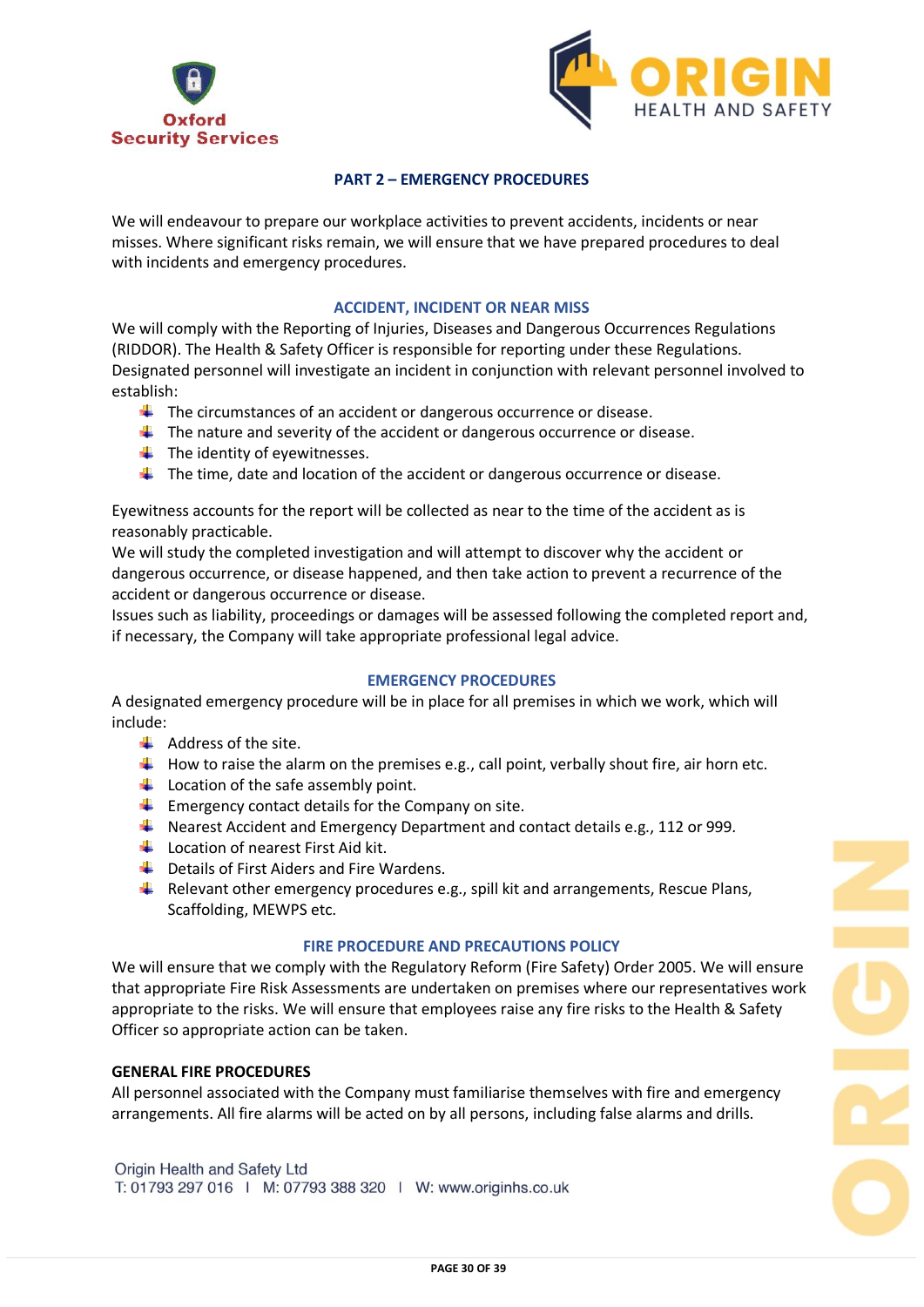



If there is any doubt that a fire cannot be extinguished immediately without risk or injury to individual persons, all employees must immediately report any fire to the local fire service (dial 999).

#### **FIRE WARDENS**

We will appoint fire wardens within our business, appropriate to the risks within our workplace. As our business grows, we will consider appointing a designated Fire Safety Officer to help implement our emergency procedures.

#### **CONTROLLING FIRE RISK**

Prevention of fire risk will be controlled by:

- **Flammable substances** will be removed from the premises if not normally required for business operations. If flammables are used for business operations, we will ensure a COSHH risk assessment is in place and that they are kept to a minimum, securely stored in appropriate closed metal containers within a properly designed storage facility well away from sources of ignition etc.
- **Gas leaks** are a source of fire or explosion and the detection of a gas leak must be reported to the Health & Safety Officer immediately. All equipment with gas taps including gas bottles not in use will be regularly checked to ensure that the gas taps are turned off and not leaking.
- Any **combustible waste** including paper, cardboard, pallets, oily rags etc. must not be allowed to accumulate and must be disposed of appropriately.
- **Smokers** must only smoke in designated areas and discarded cigarette butts must be properly extinguished. Do not extinguish or throw cigarette butts into wastepaper bins.
- **Electrical equipment** not in use must be switched off and any observable defect of electrical equipment must be reported to the Health & Safety Officer.
- **Refuse bins** and skips in external areas must be positioned a safe distance away from the building.

## **EVACUATION OF DISABLED AND VULNERABLE EMPLOYEES & VISITORS**

We will ensure that we consider the individual safety of any disabled or vulnerable employees and visitors that attend sites where we are working.

Where practical to do so we will locate vulnerable persons within the building or site where it is easy to exit quickly and safely in the event of an emergency. As part of the fire evacuation procedure a check will be undertaken to ensure that the evacuation route is appropriate for vulnerable persons.

Where required, disabled or vulnerable visitors shall be designated two able bodied workers who can assist with the safe evacuation in the event of an emergency. A Personal Emergency Evacuation Plan will be created on an individual basis.

#### **EVACUATION OF NON-WORKERS AND OTHERS**

The host is responsible to ensure all non-employees follow the signing in and out procedure and to assist with their safe evacuation in the event of a fire drill or emergency evacuation. Visitors who are left unattended will be made fully aware of the escape routes and evacuation procedure. Members of the public shall be escorted from the premises during an evacuation. All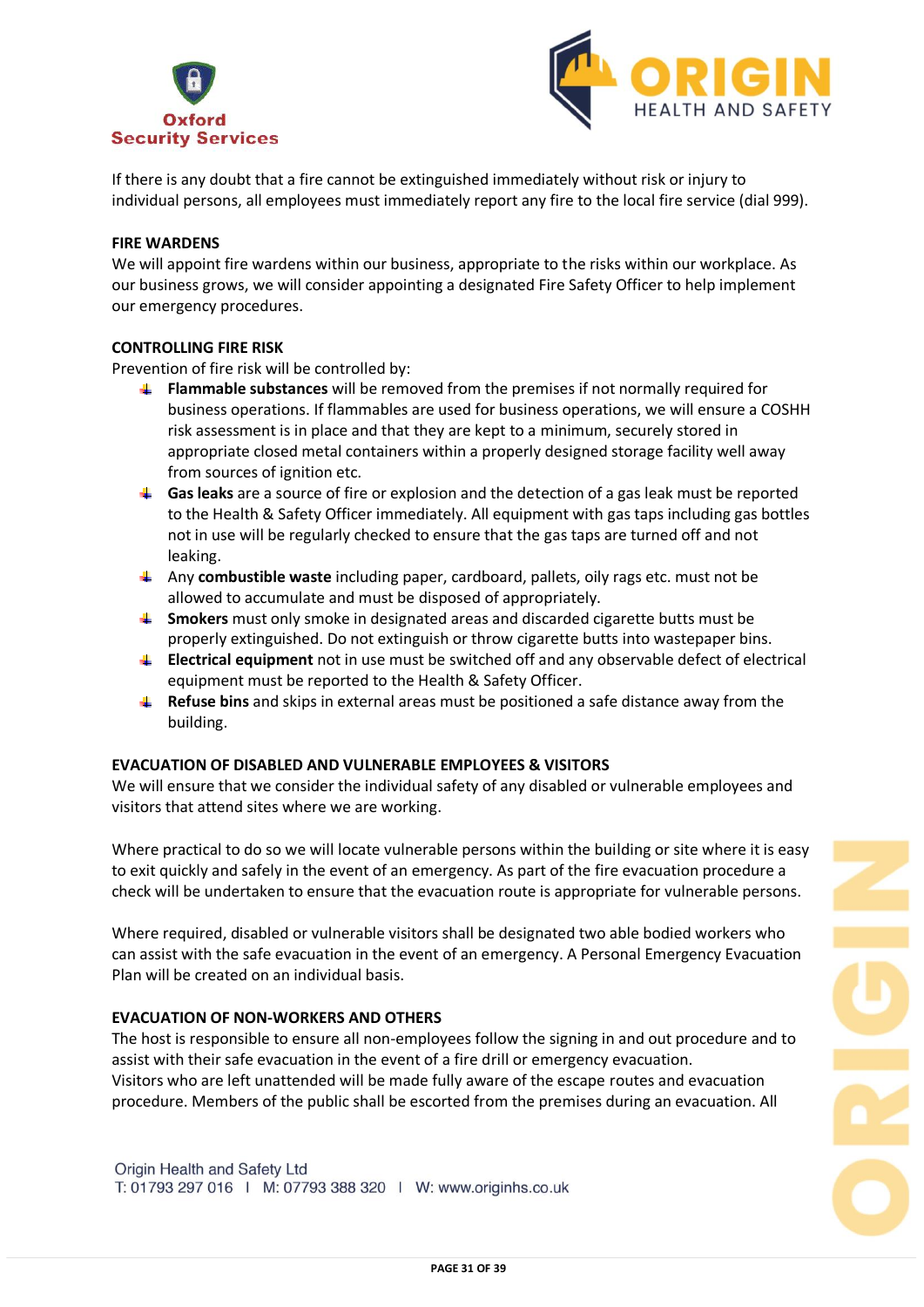



contractors working at Company premises must be advised of the evacuation procedure by the Health and Safety Officer, this shall be covered in the induction.

#### **FIRE ALARM**

The sounding of fire alarm is the signal that the building must be evacuated. The alarm may be raised for a fire or any other dangerous situation such as an unsafe structure, a bomb scare, and no employee must assume that a situation is not serious because there are no visible signs of an emergency in their immediate locality.

When the alarm sounds all employees must leave the building by the nearest available exit and assemble at the designated assembly point, including contractors from other firms, temporary workers and any members of the public. Employees must also ensure visitors leave the building by the designated exit routes.

### **FIRE DETECTION EQUIPMENT**

Smoke detector alarms and heat detectors or similar devices shall be located at points throughout the workplace. Employees must familiarise themselves with the location of detectors and alarms and where applicable these shall be checked to ensure that they are still functioning.

#### **FIRE DOORS**

Fire doors and corridors should never be blocked, jammed, or left open. Seals around the door must be intact and hinges in good condition. All doors should fully and automatically close.

### **FIRE DRILLS**

Fire drills and emergency evacuation procedures will be carried out regularly, all employees are required to familiarise themselves with the evacuation procedure. New employees will be advised of the fire drill during their induction, including the type of alarm given, the fire escape routes and the assembly point.

#### **FIRE ESCAPE ROUTES & EXITS**

All specified means of escape for the site premises must be properly signed, maintained, illuminated, and kept free from obstruction. It is essential that all personnel are familiar with the means of escape and the route to be followed in case of fire. Fire exits and corridors must never be locked or blocked.

#### **FIREFIGHTING EQUIPMENT**

Firefighting equipment is provided throughout the workplace and training in its use is given to fire wardens and other relevant personnel. Make yourself aware of the location and type of fire extinguishers in your work area. Do not remove or relocate extinguishers and report any that have been used so that they may be replaced.

#### **DISCOVERY OF EXPLOSIVES, BOMBS, SUSPICIOUS PACKETS**

- **L** DO NOT touch anything that looks suspicious.
- **Raise the alarm**.
- $\ddot{\bullet}$  Inform the Health & Safety Officer immediately.
- Contact the **emergency services**.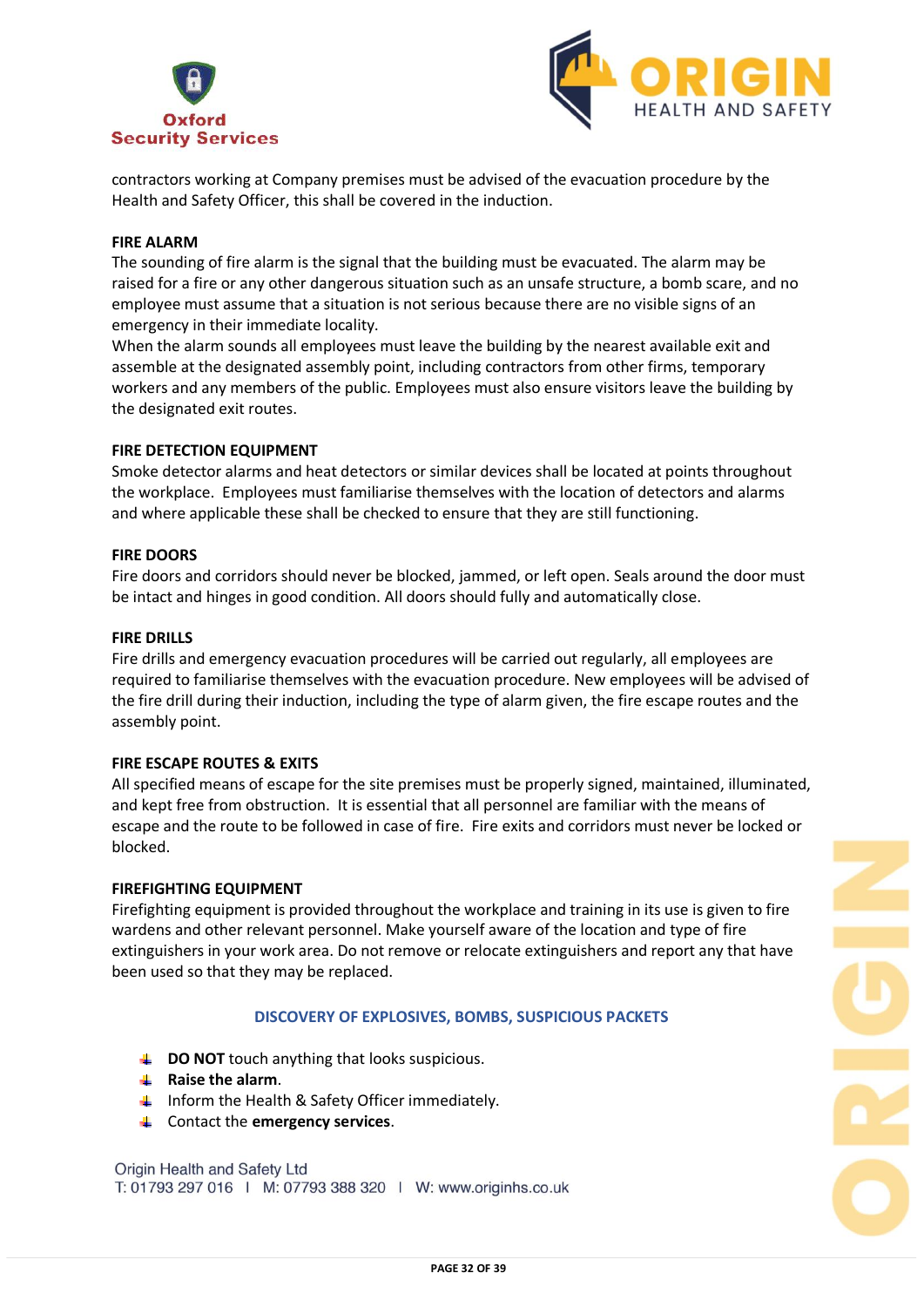



 $\downarrow$  Before leaving the area, take all necessary measures so that nobody, even mistakenly, encounters dangerous circumstances before the arrival of emergency services.

## **FIRST AID (CONSIDERING INFECTIOUS DISEASE CONTROL)**

We will ensure that we have sufficient first aiders appointed appropriate to the hazards of our work and personnel that represent our business.

When shared facilities are not arranged, sites will be provided with a first aid kit in the charge of the "appointed person". Where only one or two employees are involved on work of very short duration, or in vehicles on Company business, small travelling first aid kits will be available.

- First-Aid is only to be carried out by a trained First Aider.
- $\ddot{\phantom{1}}$  Every first aid box will be of the appropriate size and have the correct contents.
- The location of the first aid box will be clearly identified in work areas under our control.
- $\ddot{\phantom{1}}$  First aiders are responsible for maintaining first aid box contents, condition and expiry dates etc.
- In cases of more serious injury employees will be sent or taken to the nearest hospital.

As well as applying first aid if qualified to do so, if there is any doubt as to the severity of an injury or the health of any person on the Company's premises, employees will not hesitate to dial 112 or 999 and ask for the ambulance service. General first aid requirements:

- $\bigstar$  Practice good personal hygiene always.
- $\downarrow$  Always wear latex free gloves.
- $\downarrow$  Wash hands for at least 20 seconds with soap and water, before and after administering first aid.
- $\downarrow$  If soap and water is not available, use hand sanitiser.

All accidents or injuries must be reported to the Health & Safety Officer immediately.

#### **FIRST AID BOX CONTENTS**

- $\uparrow$  A general guidance card on First Aid.
- 4 20 individually wrapped, sterile, adhesive dressings (assorted sizes) appropriate to activities.
- $\downarrow$  2 sterile eye pads, with attachment.
- $\ddot{ }$  6 individually wrapped, triangular bandages.
- $\ddot{ }$  6 safety pins.
- $\downarrow$  6 medium sized, individually wrapped, sterile, un-medicated wound dressings (approx. 10x8cm).
- $\downarrow$  2 large, individually wrapped, sterile, un-medicated wound dressings (approx. 13x9cm).
- $\ddot{\bullet}$  3 extra-large, individually wrapped, sterile, un-medicated wound dressings (approx. 28x17.5cm)

A means of recording accident details is also required e.g., accident book.

#### **CPR**

When completing CPR, the First Aider should use a CPR mask or more preferred a pocket mask, if performing CPR breaths.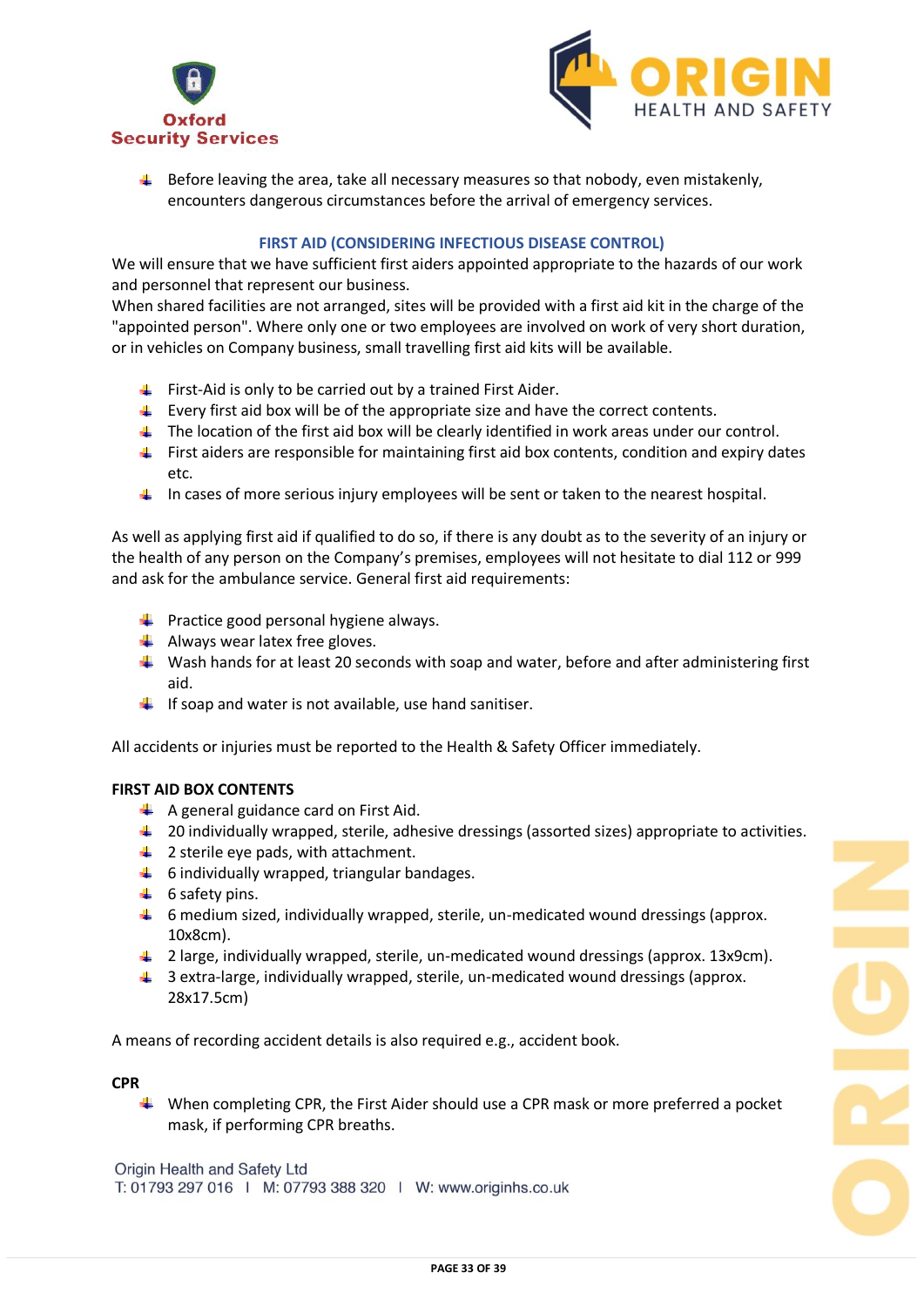



 $\ddot{\phantom{1}}$  In light of the COVID-19 pandemic and unless otherwise changed by legislation and government guidelines in relation to distancing and lack of contact, if there are no masks available, administer hands only CPR.

## **TREATING OF BLEEDING**

- $\ddot{\phantom{1}}$  If the casualty can, encourage them to treat themselves under supervision.
- $\ddot{\phantom{1}}$  Dispose all dressing, wipes and gloves into an orange/yellow medical waste bag and dispose the bag either via clinical waste contractor, hospital, GP clinic or paramedics.
- $\downarrow$  If there are no medical waste bags then use two plastic bags one inside the other and dispose the bag either via clinical waste contractor, hospital, GP clinic or paramedics.
- **After treatment** wipe down all the first aid equipment with either disinfectant or alcohol wipes and allow to dry naturally.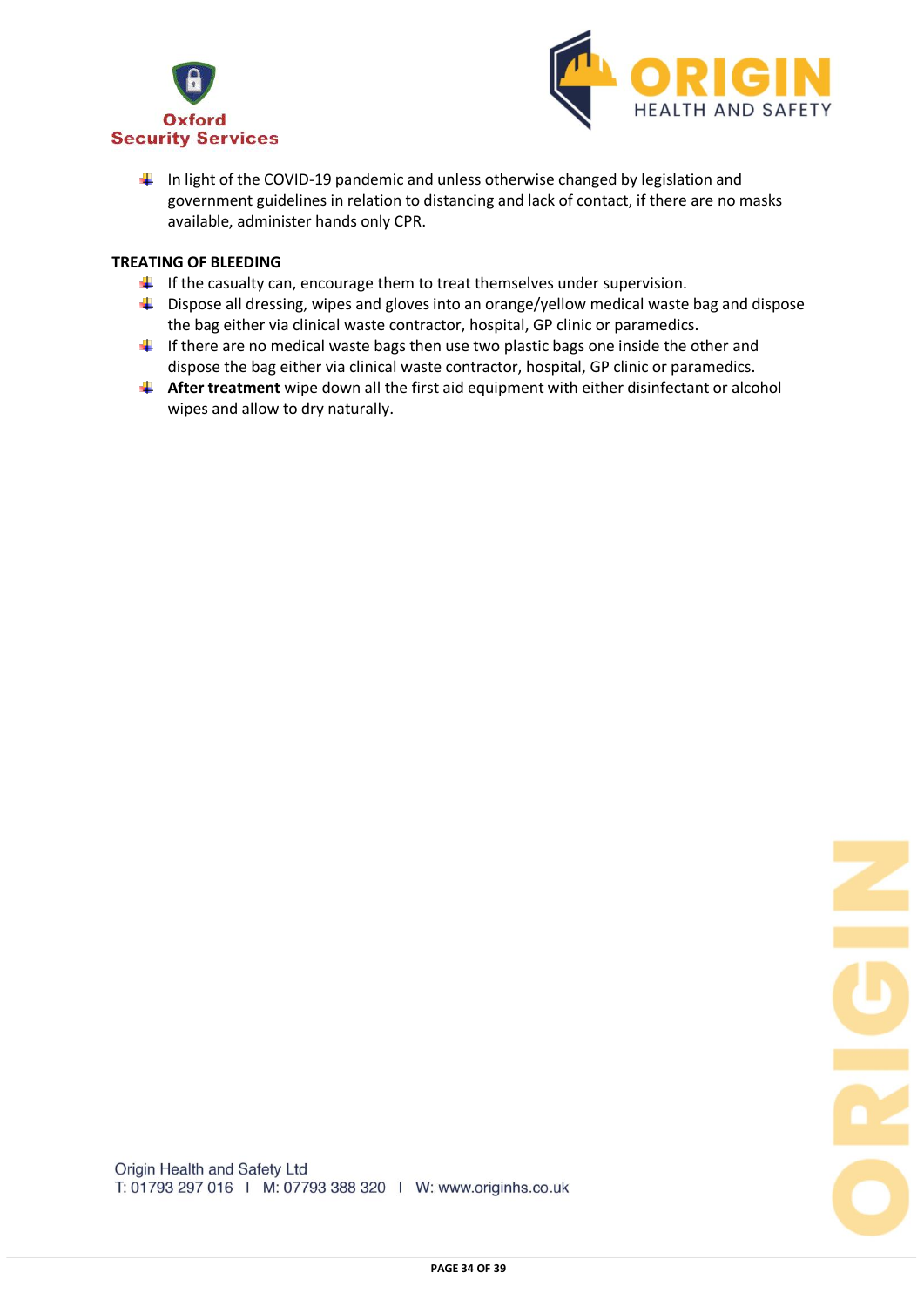



## **PART 3 – COMMUNICATION AND CONSULTATION**

We endeavour to involve all employees and representatives in our efforts to maintaining health and safety as a core part of our business.

## **COMMUNICATION**

All employees and representatives will be made familiar with the contents of the Health and Safety Policy. We will communicate with employees orally, through supervisors, and in writing as appropriate. We will always make it available to everyone. We will consult with employees on all health and safety topics that may impact their work and work environment.

#### **CONSULTATION**

We will ensure that we consult with all relevant persons to obtain a clear picture of our work activities, so that we can implement risk controls relevant to health and safety.

#### **CO-OPERATION AND CARE**

This Health and Safety policy and supporting management system are designed to ensure that we provide and maintain a safe and secure workplace for all our employees and others affected by our work.

Employees are expected to co-operate with this document and to accept their duties. Disciplinary action may be taken against any employee who violates safety rules or who fails to perform his or her duties in accordance with this policy.

#### **COMPLAINTS**

Any complaint should be taken seriously and dealt with efficiently and without fuss, especially in relation to health and safety. All should be recorded in writing by the most senior and experienced person present. Whilst useful for tracking health and safety complaints, this procedure can be used for all types of complaints.

## **HANDLING THE COMPLAINT**

- $\downarrow$  Only experienced staff should deal with customer complaints.
- $\downarrow$  Listen to the complaint.
- $\downarrow$  Identify the problem and potential source if possible.
- $\ddot{\phantom{1}}$  Be considerate and understanding whilst not admitting fault or liability.
- $\frac{1}{\sqrt{2}}$  Rectify the matter and satisfy all parties.
- $\ddot{\phantom{1}}$  Take the Complainant's name, address and phone number and confirm whether they are public, represent a business or are an employee.
- If the complaint relates to a product or service, replace it if it is possible to do so.
- $\downarrow$  Records should be kept of any customer complaints and the action taken.
- When a member of staff has reason to be suspicious, he/she should observe the actions of the suspicious party and inform colleagues to monitor.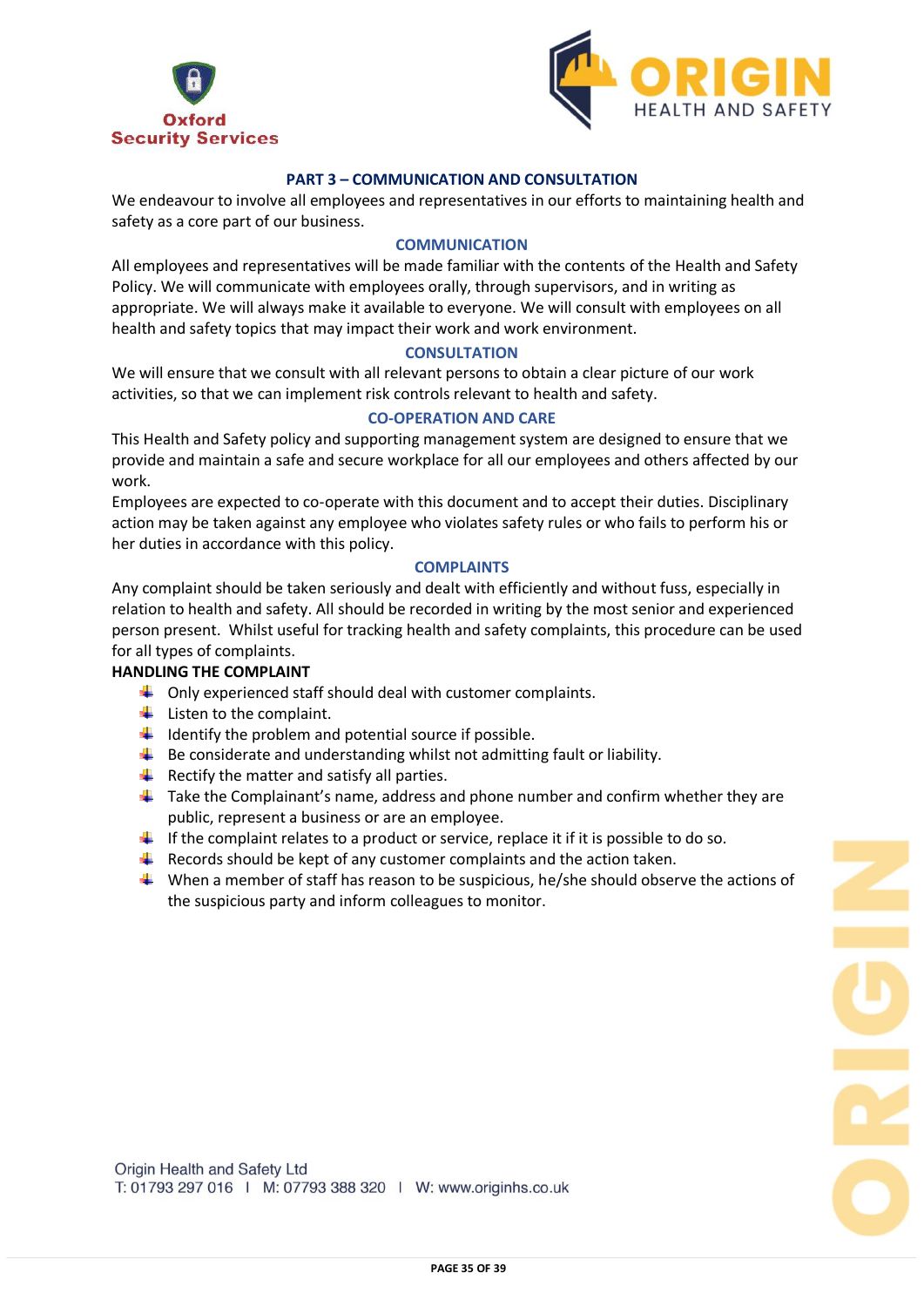



## **PART 4 – SMOKING, DRUGS AND ALCOHOL POLICY**

## **SMOKING POLICY**

Our Company operates a 'No Smoking Policy' and smoking is not permitted within any of the buildings or premises we work at. Smokers must only smoke in the external designated area that are provided for this purpose. All smokers' materials must be extinguished in a suitable method e.g., metal fag butt tray, designated sand bucket and not on the ground. Combustible materials must never be stored or allowed to accumulate in designated smoking areas.

This policy has been developed to protect all employees, service users, customers, and visitors from exposure to second-hand smoke and to assist compliance with the Health Act 2006 and the Smokefree (Vehicle Operators and Penalty Notices) Regulations 2007.

Exposure to second-hand smoke increases the risk of lung cancer, heart disease and other serious illnesses. Ventilation or separating smokers and non-smokers within the same airspace does not completely stop potentially dangerous exposure.

It is our policy that all our workplaces are smoke-free, and all employees have a right to work in a smoke-free environment. Smoking is prohibited in all enclosed and substantially enclosed premises in the workplace. This includes Company vehicles. This policy applies to all employees, consultants, contractors, customers or members of the public and visitors.

All staff are obliged to adhere to and support the implementation of the policy. All new personnel are given a copy of the policy on recruitment/induction. Appropriate 'no-smoking' signs will be clearly displayed at the entrances to and within the premises, and in all smoke-free vehicles. Local disciplinary procedures will be followed if a member of staff does not comply. Those who do not comply with the smoke-free law may also be liable to a fixed penalty fine and possible criminal prosecution.

## **DRUGS AND ALCOHOL POLICY**

We are determined to ensure that all operations are undertaken in a manner which is safe and without risk to all those who are involved with and interact with the Company's business activities. To achieve this commitment, we have prepared and implemented a robust Drugs and Alcohol Policy and a controlling procedure. We will not tolerate any of our employees:

- **Presenting themselves for work whilst under the influence of drugs or alcohol.**
- $\ddot{\phantom{1}}$  Driving on Company business whilst under the influence of drugs or alcohol.
- $\ddot{\phantom{1}}$  Consuming alcohol or taking of drugs whilst at work (whether on or off the Company's premises or the Client's premises).
- $\downarrow$  Dealing in drugs.
- $\downarrow$  It is the responsibility of all Company personnel to report suspected breaches of this policy. Those found to be in breach will be dealt with in accordance with the Company's disciplinary procedures.
- Where prescription drugs are used by employees, details, including anticipated side effects, must be advised to the Management Team who will decide whether or not the individual can continue to work, be assigned to undertake light duties or be given time off.

Our Drugs & Alcohol Policy is supported by the Managing Director. The policy will be reviewed at least annually to ensure its continued suitability and may be modified. Any changes to the Policy will be brought to the attention of all parties.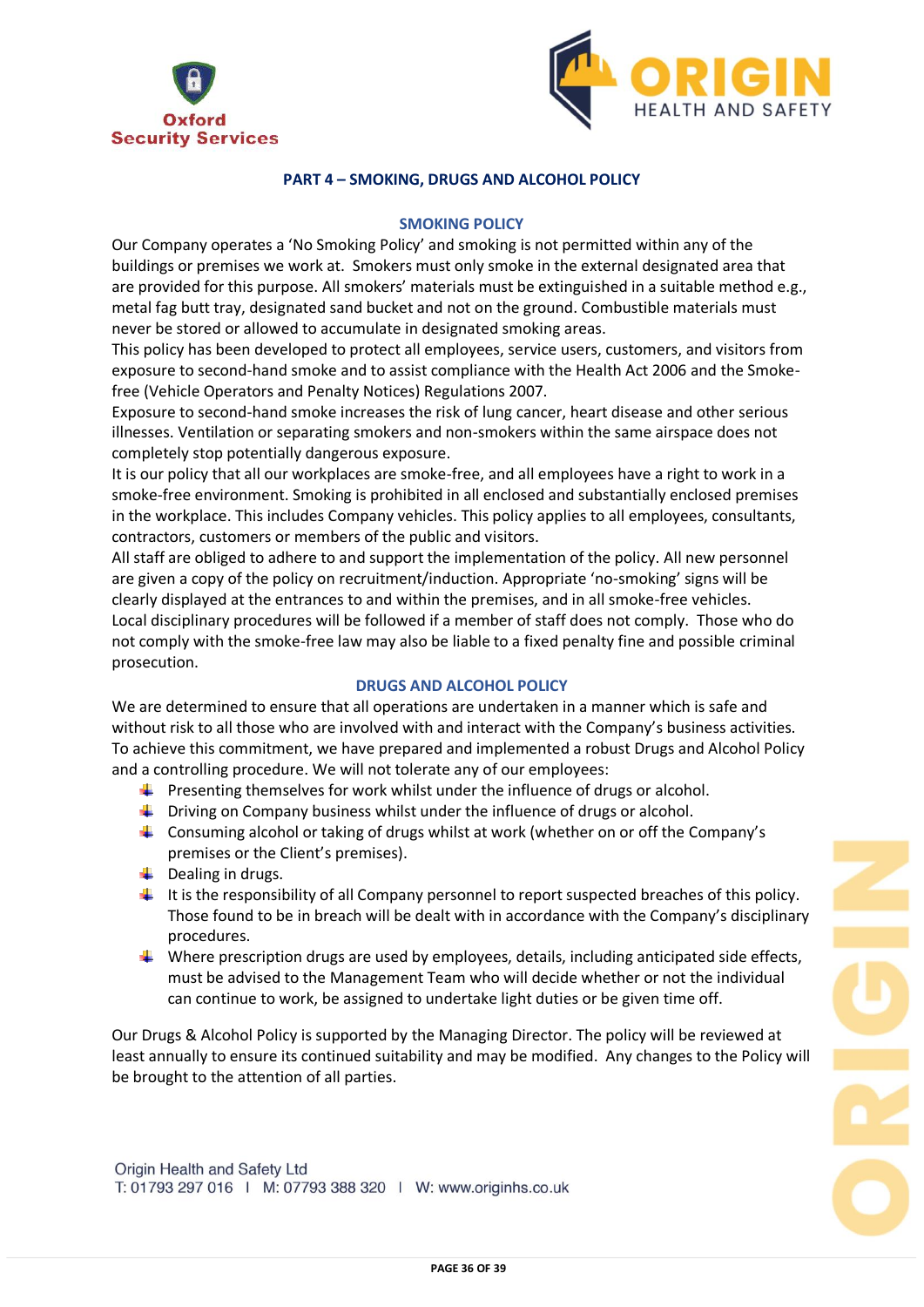



## **PART 5 – ENVIRONMENTAL POLICY**

The Company recognises the importance of sustainable environmental protection and is proactive in complying with environmental regulations, legislation, and approved codes of practice. Our environmental objectives are delivered through:

- **E** Ensuring that every employee is aware of the importance of their individual role in protecting the environment.
- $\triangleq$  Actively encouraging feedback from our team on ways we can further improve our environmental performance.
- **Ensuring our suppliers and contractors must meet our environmental standards.**
- $\ddot{\phantom{1}}$  Listening and responding to the feedback provided by our customers on environmental issues.
- $\ddot{\phantom{1}}$  Adhering to all relevant regulations concerning waste and environmental well-being.
- **4** Minimising the production of waste, continually seeking new opportunities to reduce the use of any packaging material, re-using where practical to do so and recycling waste.
- $\ddot{\phantom{1}}$  Reducing and/or limiting the production of pollutants to water, land, and air.
- **Taking reasonable and practical steps to control noise emissions from our operations.**
- $\overline{\phantom{a}}$  Responsibly and legally disposing of any waste product.
- $\downarrow$  We shall undertake a critical review of our environmental management system at least annually.

This Policy is communicated to all employees, suppliers, and contractors and is made available to our customers.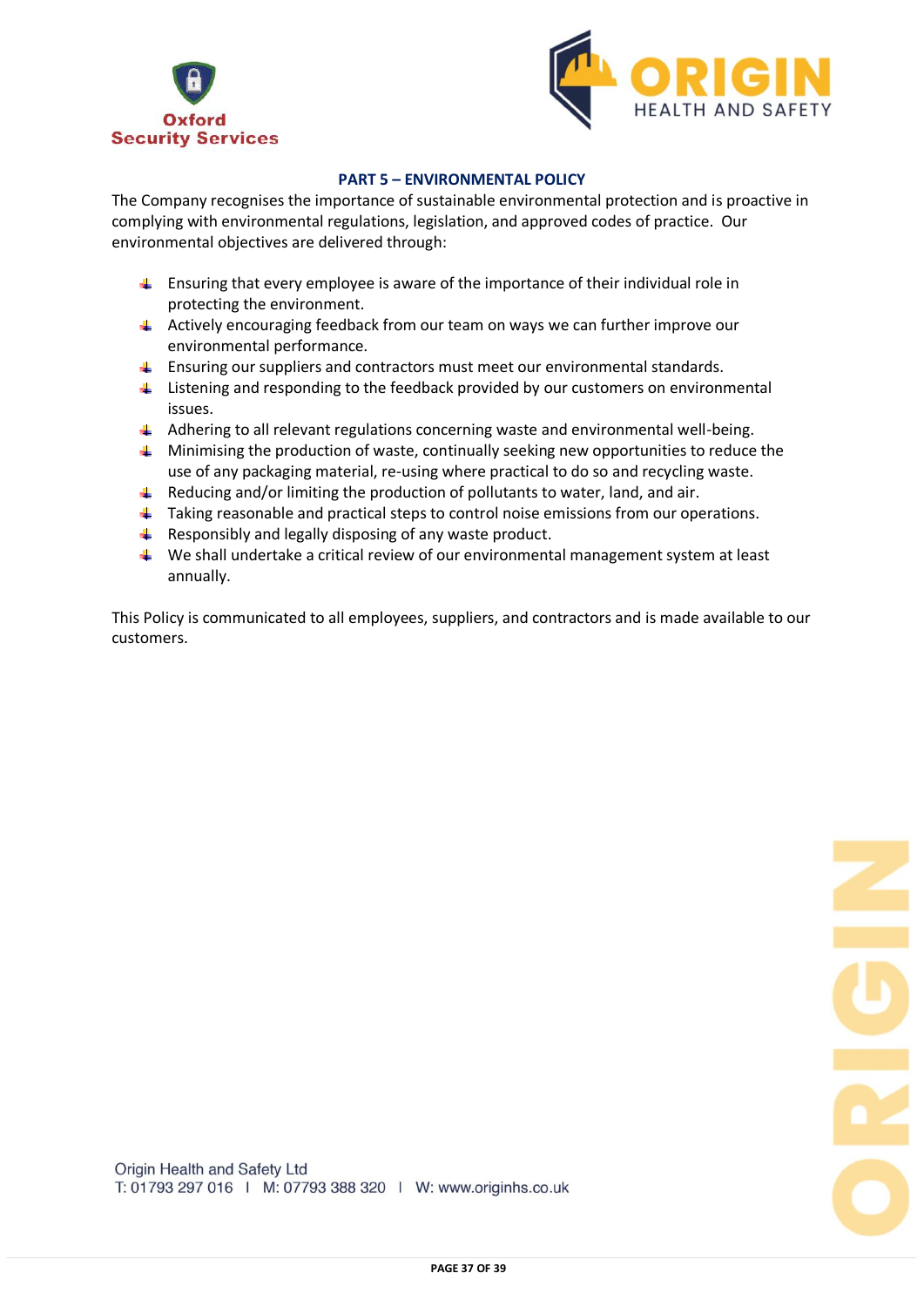



## **PART 6 – OTHER BUSINESS SPECIFIC HAZARDS**

We endeavour to consider all additional hazards that may be present as part of our business and will use this section to make record of these.

## **LIVE EVENTS / DEALING WITH THE PUBLIC**

If a customer becomes unreasonable or aggressive with their behaviour:

- $\ddot{\bullet}$  Behave appropriately. Never meet aggression with aggression, be confident and professional but not arrogant.
- $\leftarrow$  Respect the views of others.
- Use communication and assertiveness to try to defuse the situation.
- $\ddot{\phantom{1}}$  If the situation is becoming difficult to handle, seek assistance from a colleague.

If the situation deteriorates further:

- $\ddot{\bullet}$  Ensure that the aggressor does not block your escape route.
- If you are threatened and you are at risk, move away from the person always facing you.
- $\ddot{\phantom{1}}$  In the unlikely event that you are attacked, protect yourself and consider using reasonable force to defend yourself.
- $\ddot{\phantom{1}}$  If you need to defend yourself, do it quickly. Aim for an area that will incapacitate the aggressor, get away and report the incident to the Police as soon as possible.
- $\ddot{\bullet}$  Make a detailed note of the incident and the circumstances leading up to the incident together with details of any witnesses.